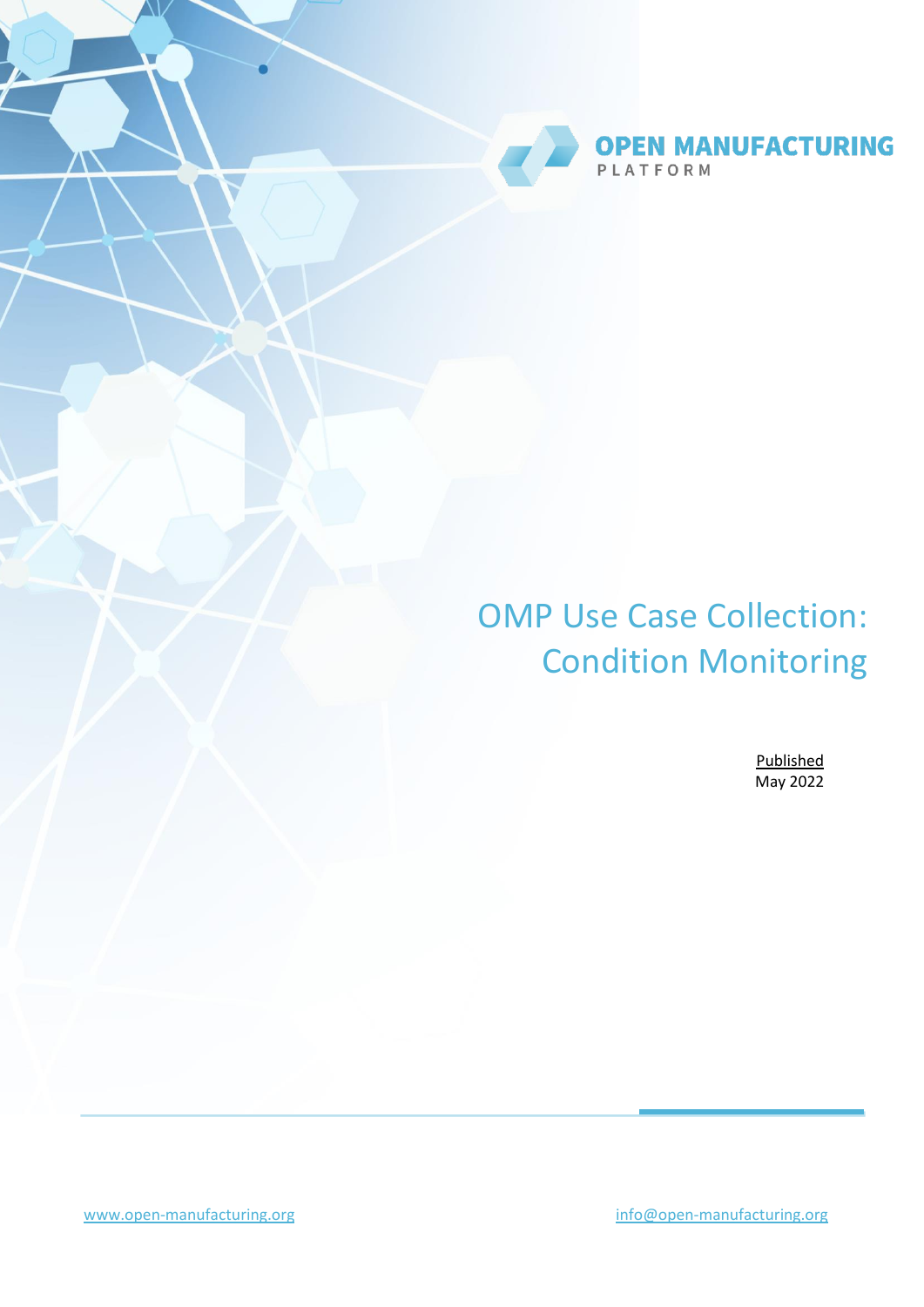

# **Legal Disclaimers**

Copyright OMP 2022, All rights reserved.

"THESE MATERIALS ARE PROVIDED "AS IS." The parties expressly disclaim any warranties (express, implied, or otherwise), including implied warranties of merchantability, non-infringement, fitness for a particular purpose, or title related to the materials. The entire risk as to implementing or otherwise using the materials is assumed by the implementer and user. IN NO EVENT WILL THE PARTIES BE LIABLE TO ANY OTHER PARTY FOR LOST PROFITS OR ANY FORM OF INDIRECT, SPECIAL, INCIDENTAL, OR CONSEQUENTIAL DAMAGES OF ANY CHARACTER FROM ANY CAUSES OF ACTION OF ANY KIND WITH RESPECT TO THIS DELIVERABLE OR ITS GOVERNING AGREEMENT, WHETHER BASED ON BREACH OF CONTRACT, TORT (INCLUDING NEGLIGENCE), OR OTHERWISE, AND WHETHER OR NOT THE OTHER MEMBER HAS BEEN ADVISED OF THE POSSIBILITY OF SUCH DAMAGE."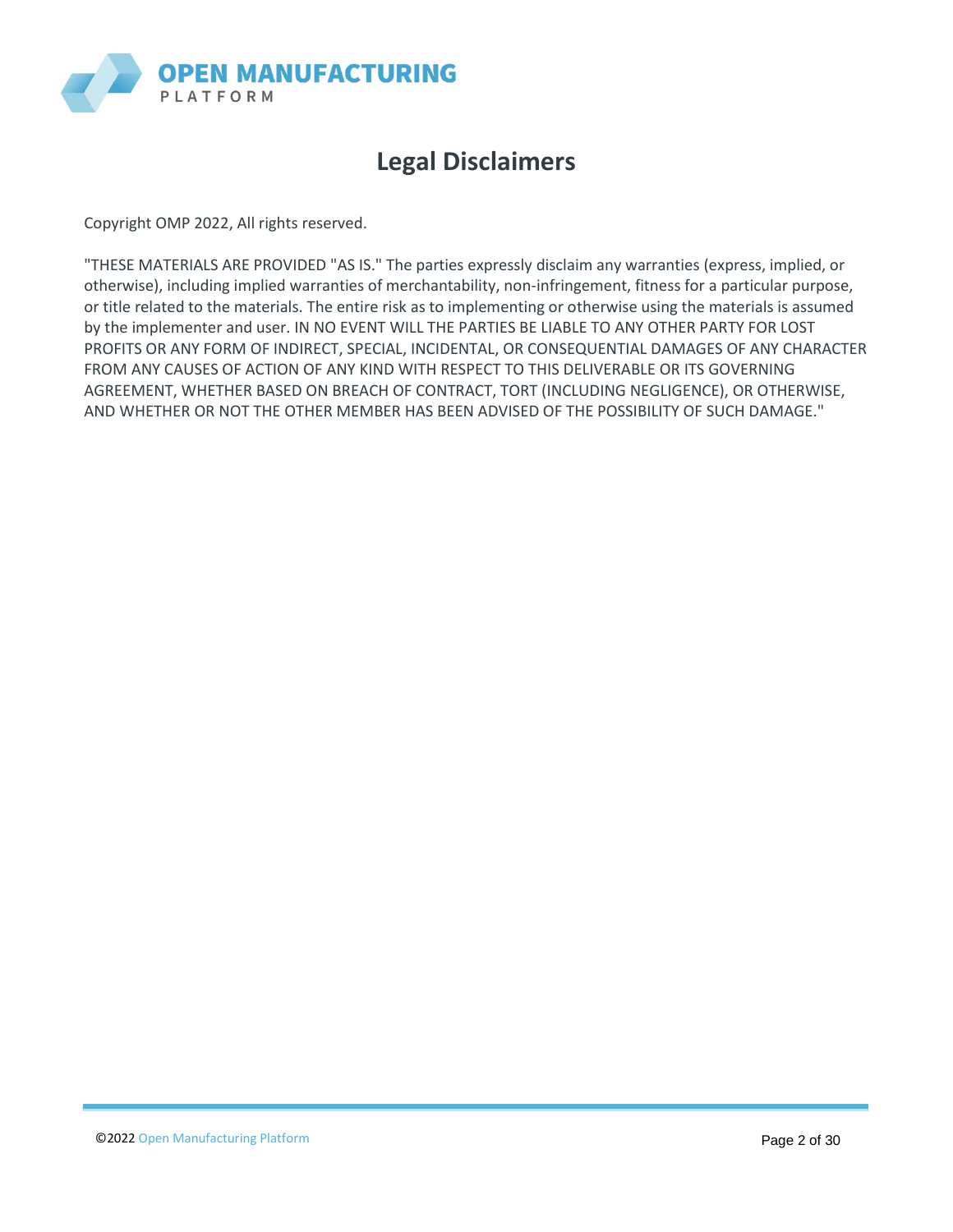

#### **ACKNOWLEDGMENTS**

This document is a work product of the Open Manufacturing Platform - Manufacturing Reference Architecture Working Group, chaired by Martina Pickhardt (Microsoft) and co-chaired by Nils Jensen (PwC).

#### **AUTHORS**

- Lukas Birn **Capgemini** Ashish Joshi Cognizant Ivan Lai **Delta Electronics** Monica McDonnell **Monica McDonnell** and Teradata Klaus Merk Microsoft Number of the Microsoft Microsoft Martina Pickhardt Microsoft Microsoft
- Nils Jensen PricewaterhouseCoopers (PwC)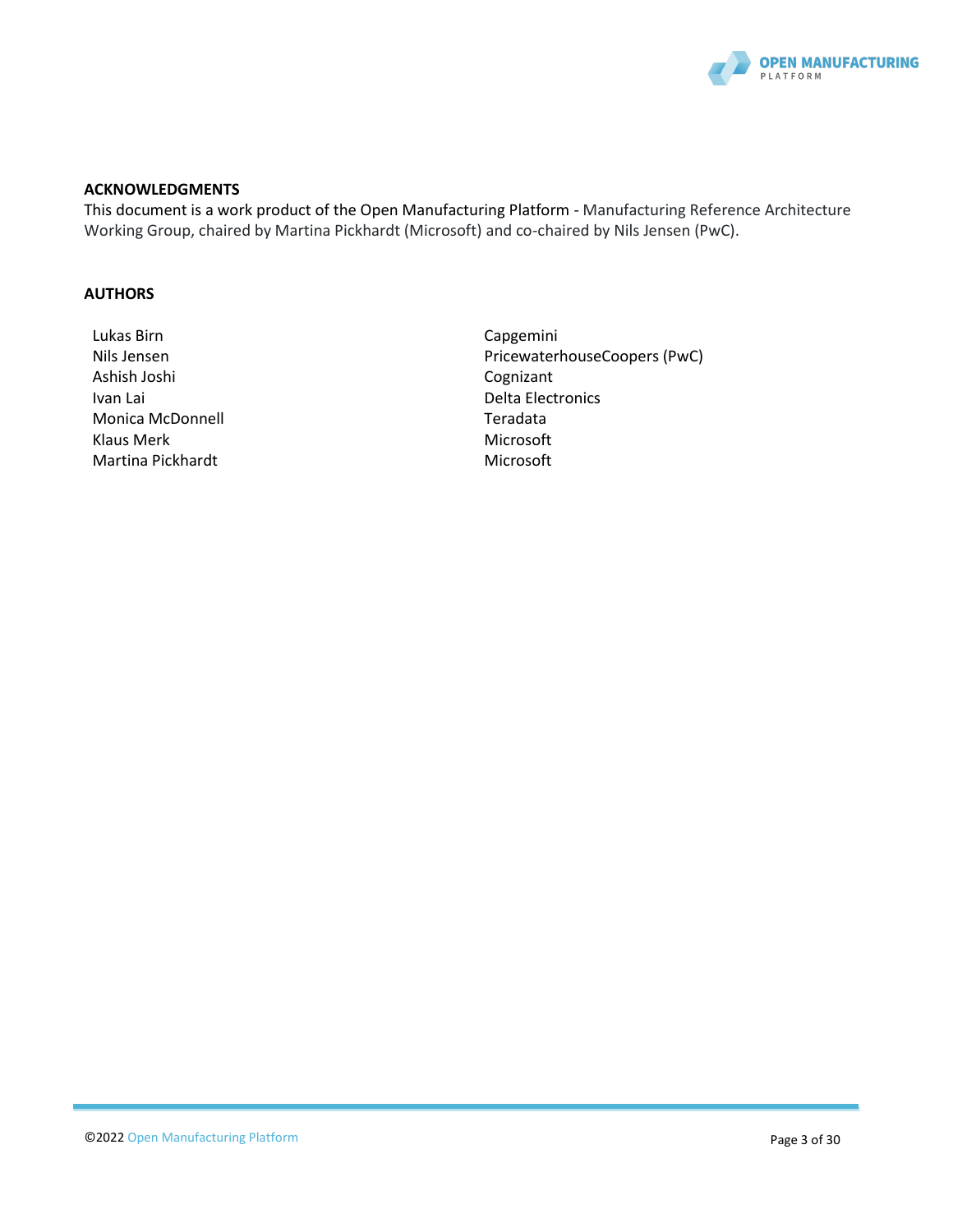

# **Table of Contents**

| 1.<br><b>INTRODUCTION</b>                           | $6\phantom{1}6$         |
|-----------------------------------------------------|-------------------------|
| <b>Context</b>                                      | 6                       |
| <b>Intended Audience</b>                            | 6                       |
| Approach                                            |                         |
| <b>General Information</b>                          | $\overline{7}$          |
| <b>INTRODUCTION AND GOALS OF THE USE CASE</b><br>2. | $\overline{\mathbf{7}}$ |
| <b>Problem Statement and Challenges</b>             |                         |
| <b>Stakeholder</b>                                  | 9                       |
| <b>Quality Goals for the CM-Architecture</b>        | 12                      |
| 3.<br><b>ARCHITECTURE CONSTRAINTS</b>               | 13                      |
| <b>USE CASE SOLUTION STRATEGY</b><br>4.             | 15                      |
| <b>Functional Capabilities</b>                      | 15                      |
| <b>Design Strategy Considerations</b>               |                         |
| <b>Solution Preconditions</b>                       | 18                      |
| 5.<br>USE CASE BUILDING BLOCKS                      | 20                      |
| <b>Custom Build</b>                                 | 20                      |
| <b>Machine Builder Solution</b>                     | 21                      |
| <b>Third Party Solutions</b>                        | 22                      |
| 6.<br><b>ARCHITECTURE ARTIFACTS</b>                 | 24                      |
| <b>Subsystem Data Sources</b>                       | 25                      |
| <b>Condition Monitoring Core Solution</b>           | 25                      |
| <b>INTEROPERABILITY</b>                             | 25                      |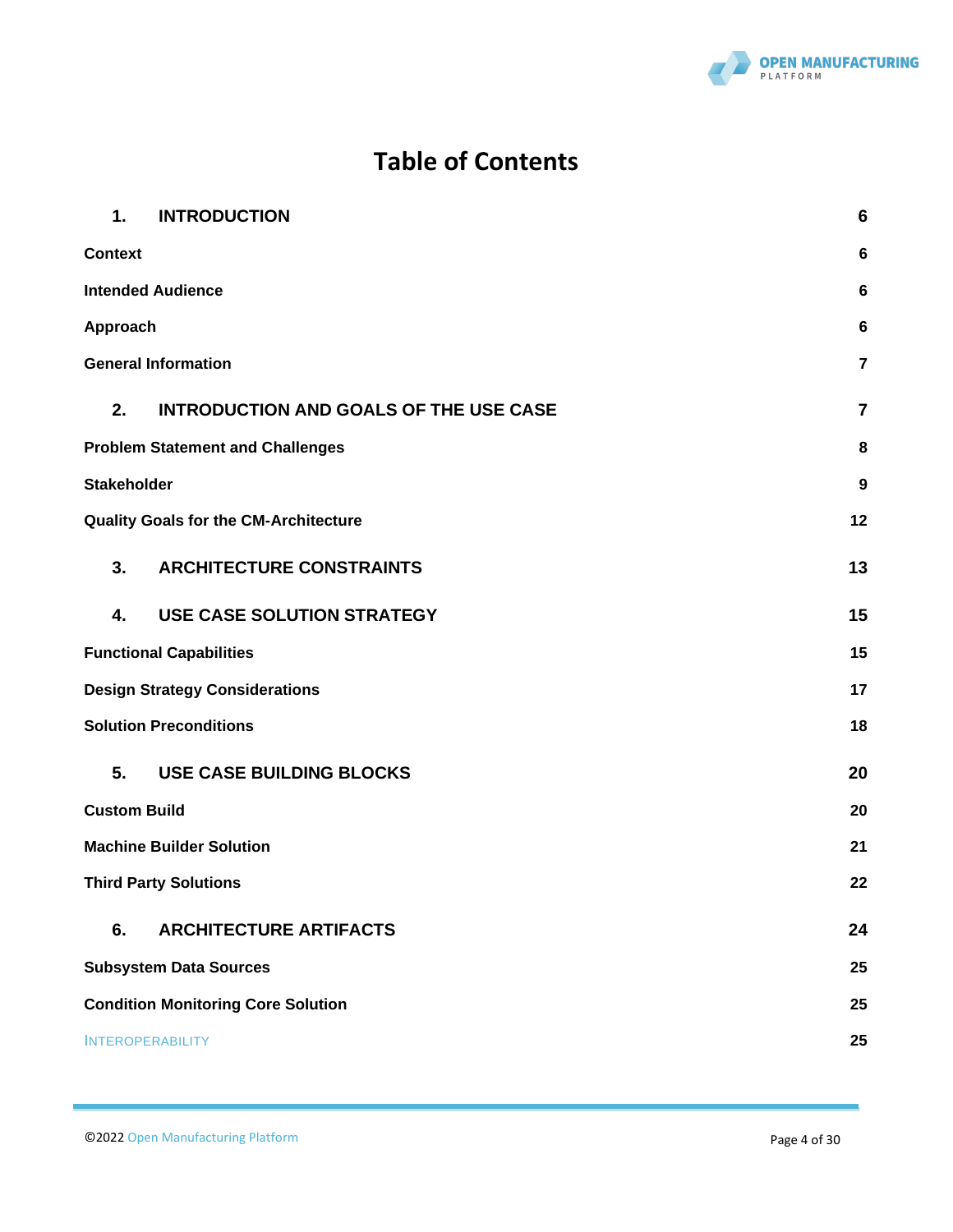

| <b>FINAL REMARKS</b><br>7.            | 29 |
|---------------------------------------|----|
| <b>Subsystem Consumers</b>            | 29 |
| <b>Cross Functions</b>                | 28 |
| <b>APPLICATION ENABLEMENT</b>         | 27 |
| <b>ANALYTICS &amp; DATA USABILITY</b> | 27 |
| <b>DATA FOUNDATION</b>                | 26 |
|                                       |    |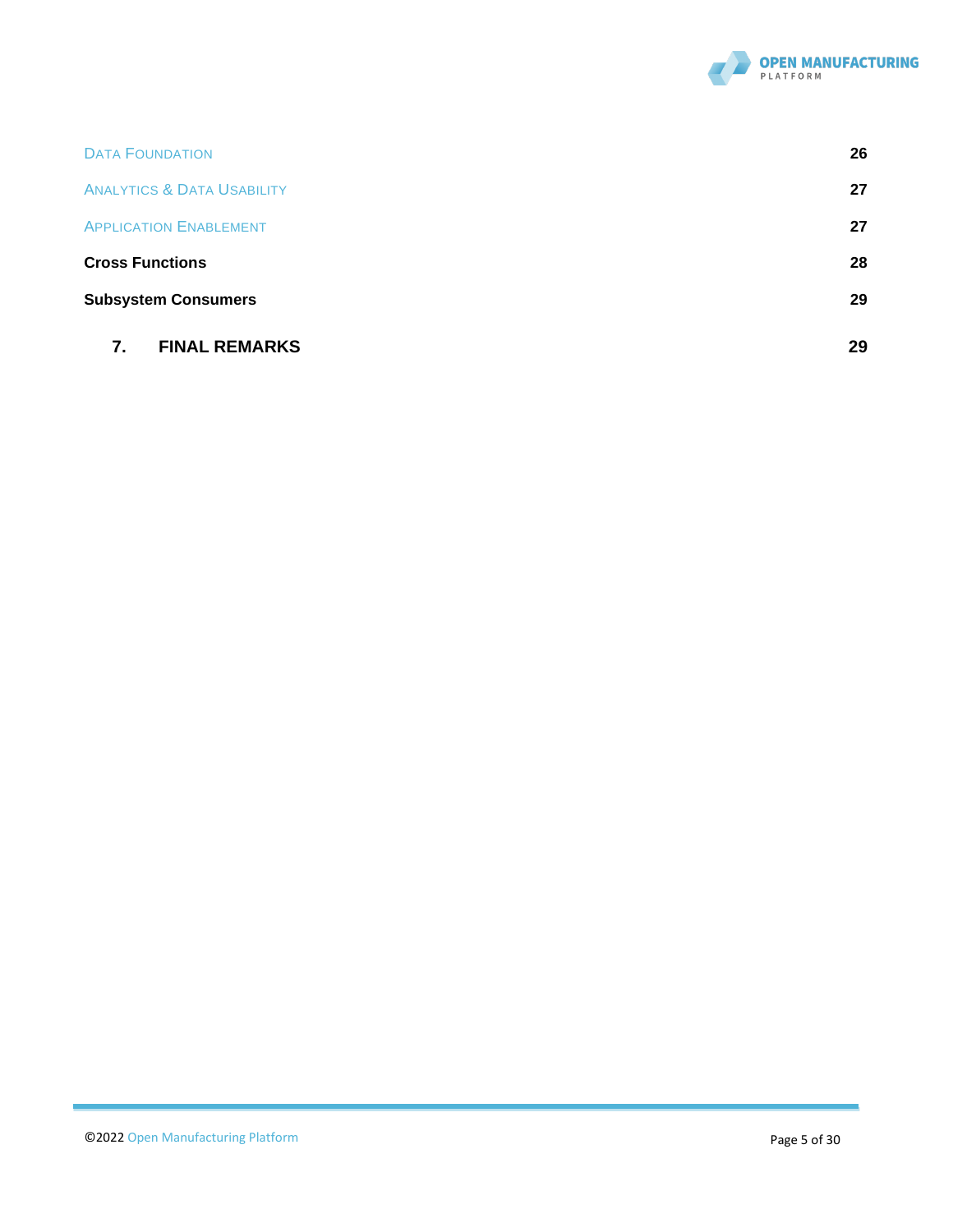

# **1. Introduction**

# **Context**

According to the OMP Whitepaper "[Introduction to the OMP Manufacturing Reference](https://open-manufacturing.org/wp-content/uploads/sites/101/2021/05/OMP_Reference_Architecture_Whitepaper-17-May-21.pdf) Architecture" this publication contributes to the collection of dedicated use case whitepapers that focuses on particular manufacturing challenges.

### **Intended Audience**

This document is primarily interesting for executors of the use case, that is, personnel who will plan, design, test, roll out and maintain the solution, but also benefiters of it, which are people who will work with the implemented solution.

For example, the executor group consists of solution/Cloud architects, IT/OT developers, data engineers/analysts, digital project managers, and process experts. This group gains insights into the design principles, blueprints, and rollout guidance of the different building parts for this use case.

The benefiter group consists mainly of plant and shop floor personnel who want to optimize their processes and reduce costs via downtime reduction and pro-active process parameter adaption. This group includes but is not limited to plant leaders, production planners, process/quality/maintenance engineers, and machine operators. Understanding the benefits, gaining new insights, and creating new ideas around this use case are the primary gains of these roles on the shop floor.

### **Approach**

With references to [Arc42,](https://arc42.org/) this paper describes the relevant requirements and the driving forces that software architects and development teams must consider for a specific use case. These include

- underlying business goals
- essential features and functional requirements for the system
- quality goals for the architecture
- relevant stakeholders and their expectations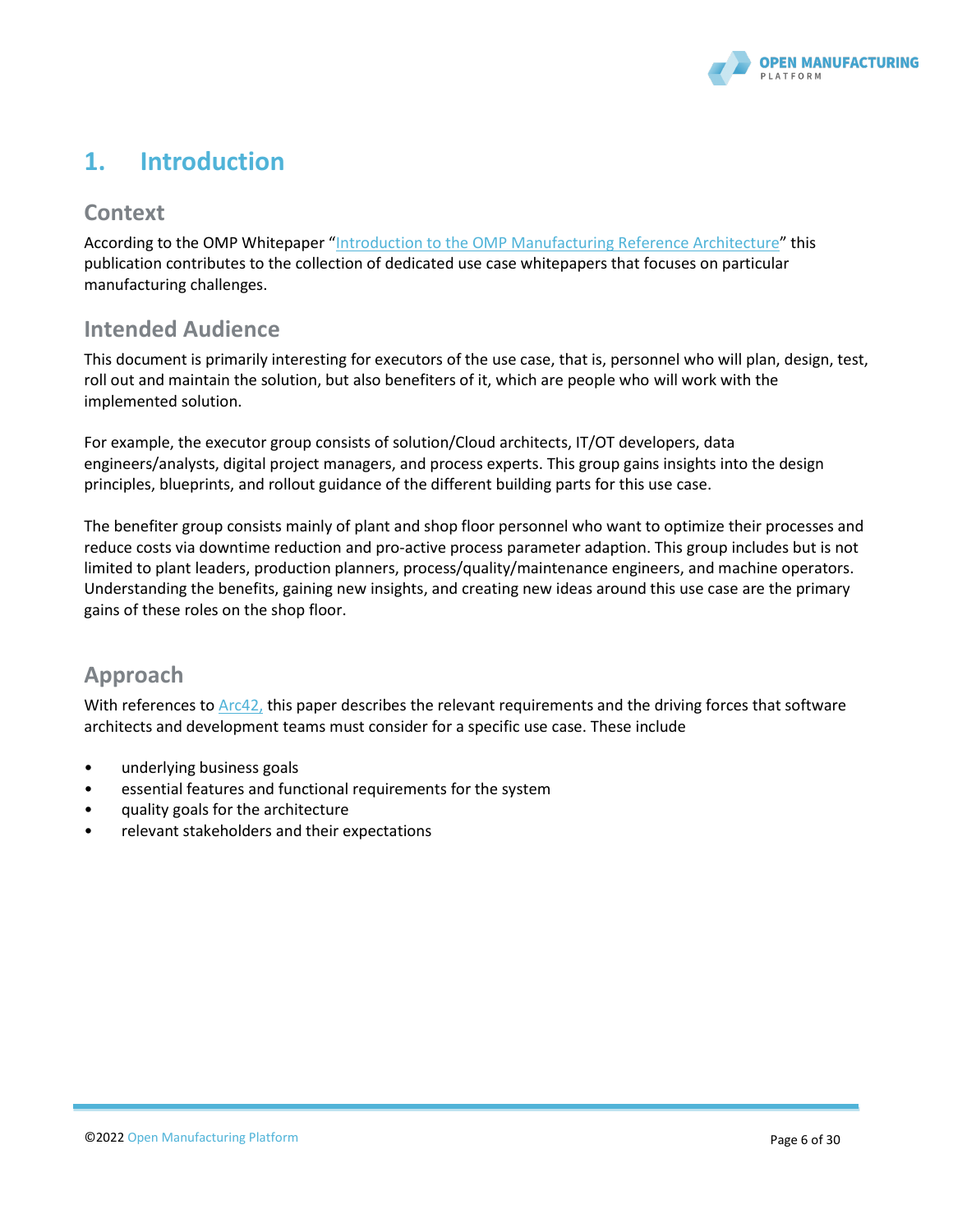

# **General Information**

| Use case ID        | <b>MRA UC-1 Condition Monitoring</b> |
|--------------------|--------------------------------------|
| <b>Version</b>     | 1.0                                  |
| <b>Related to:</b> | $\overline{\phantom{0}}$             |

# <span id="page-6-0"></span>**2. Introduction and Goals of the Use Case**

[Wikipedia](https://en.wikipedia.org/wiki/Condition_monitoring) defines condition monitoring (CM) as follows:





#### **Fig 1: Demarcation between condition monitoring and other use cases.**

Condition monitoring is specific to a single machine, capturing data from the machine to assess its condition.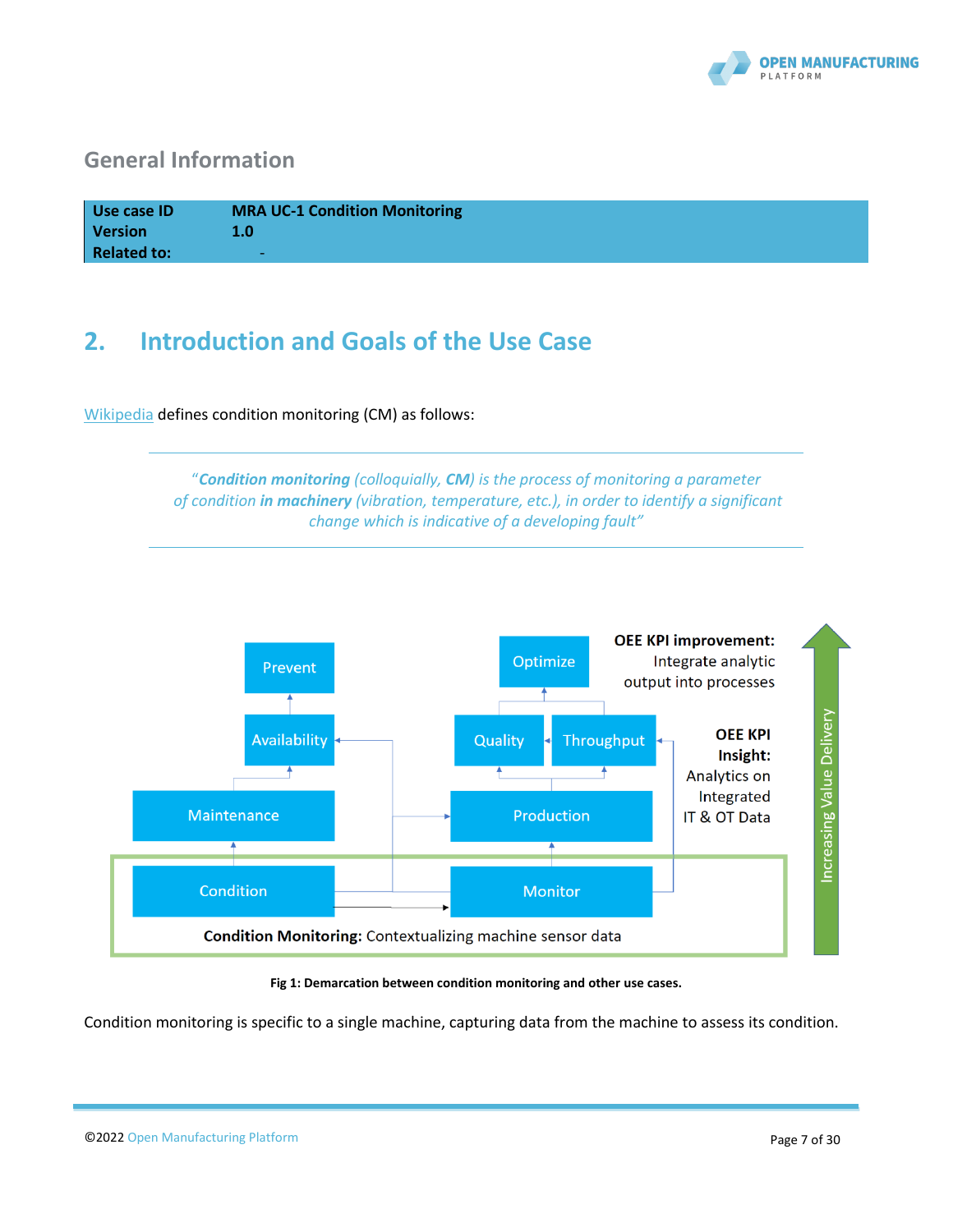

The scope of the condition monitoring system *(as shown in Fig 1)* is limited to the collection, processing, and end-user consumption of machine sensor data. Although the condition of the machine is analyzed by using mainly data from the machine itself, other external data might also be used to determine and calculate the condition of the machine.

With this definition in mind, the goal of condition monitoring can be considered to **identify a change in the state of the machine that is significant in the context of the manufacturing process**. Depending on the manufacturing process, machines may be monitored for trends and/or specific values exceeding thresholds. The actual values and signals monitored can also vary and will be dependent on which characteristics of the machine are the most contextually significant.

Measurements of interest can include the level of vibration, imbalances in the electrical supply, lubricant health (e.g., Spectrographic oil analysis), unusual amounts of heat or sound, electrical elements of machinery, etc.

# **Problem Statement and Challenges**

Condition Monitoring (CM) is the first step to understanding the relationship between the state of the machine and the impact on Overall Equipment Efficiency (OEE) metrics. It acts as a first step in the journey of running operations more efficiently and, as such, can be considered a

'foundational' but necessary use case.

Without monitoring the condition of a machine, the risk for failure or unplanned downtime of the machine is very high and will lead to additional production costs and other subsequent costs, like repairs and maintenance. Additionally, it will not be possible to reach the ambitious productivity improvement goals of Industry 4.0.

#### **Examples**:

- ◆ Machine failures or wrong/missed setup and adjustments can impact availability.
- Machines running with sub-optimal speeds or stopping in between running hours can impact performance.
- Quality can be impacted due to sub-optimal output because of process defects induced due to machine state and condition. One example is reduced speed or the machine deviating from set points because of faults or deviations in (raw) materials and processing aids.

#### *Context:*

*OEE is a very important metric, which itself is derived from three key metrics: Availability, Performance, and Quality. We find that the major contributing factor making any or all the main or sub-metrics degrade is the state of the equipment used in the process steps.*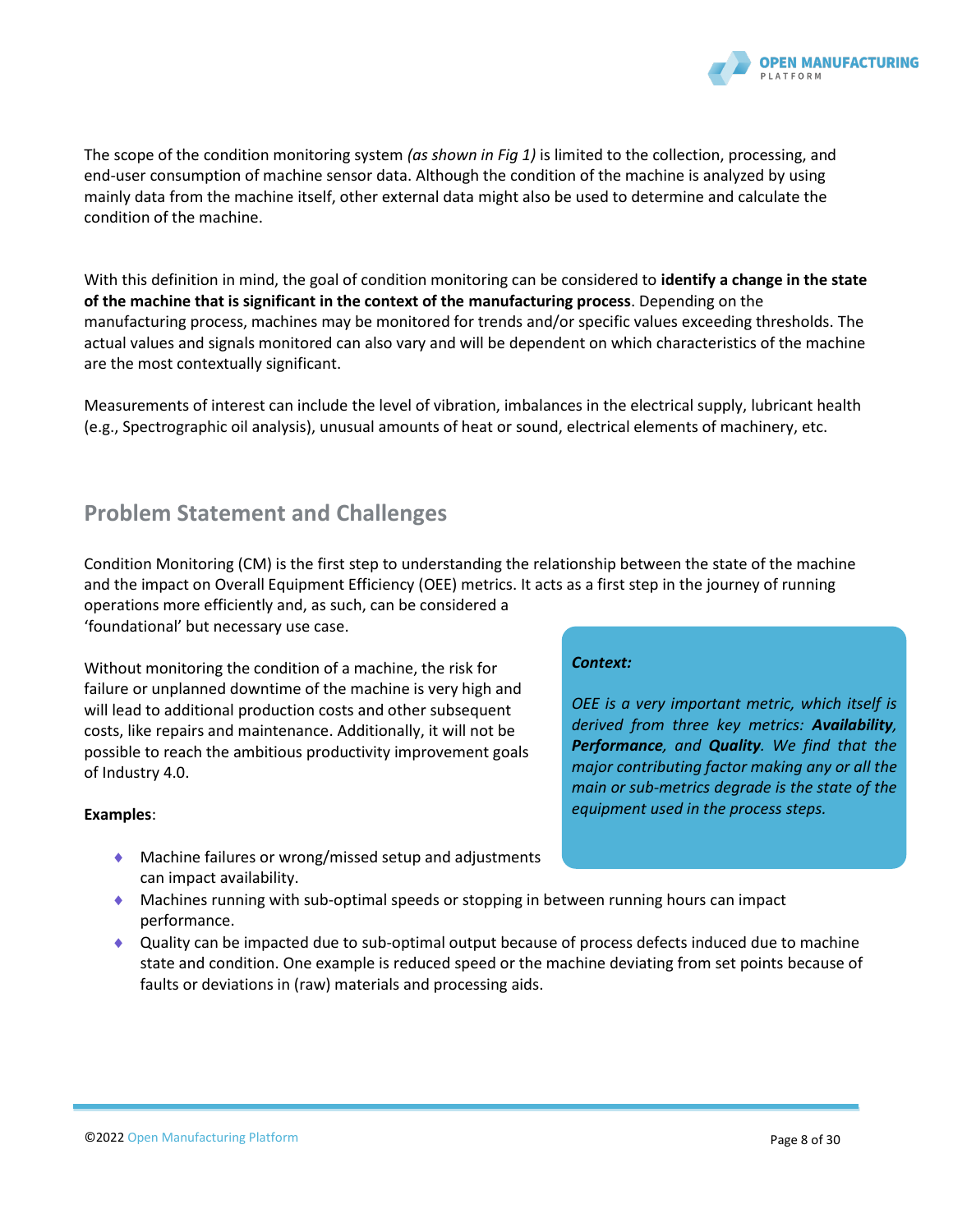

Machine failures leading to unplanned downtimes have been one of the largest causes of loss of productivity, increase in delays, and loss of revenue. Traditionally this was solved by either doing maintenance more frequently (which has a tradeoff of increased planned downtimes as equipment must be taken offline), letting the machine run till a problem appears (which risks the overall life of the machine and its parts) or defining maintenance intervals based on experience (which still has the potential of missing machine failures in between the maintenance cycles).

Deploying CM comes with its own set of challenges that need to be effectively managed to gain the benefits. Some of the challenges are:

- There are various machines of different ages in operation on the factory floor in most cases. There are usually a mixture of "brownfield" (old machines) and "greenfield" (new machines). Along a production line, the first challenge is how to get the raw data from different machine classes as automatically as possible, which will help assess the current machine status. Many older machines do not easily provide access to this data or may require additional sensors to be installed. The IoT connectivity working group has published whitepapers specifically on the topic of connecting machinery, which can be read on th[e OMP Website.](https://open-manufacturing.org/wp-content/uploads/sites/101/2020/12/OMP-IIoT-Connectivity-White-Paper-20201207.pdf)
- ◆ Due to legacy machines in place, deploying CM can involve high upfront costs as it requires installation/retrofit of additional condition monitoring sensors and connectors.
- In CM, the accuracy and performance of sensors and the data coming out of the machine also depend on operating conditions. There may be chances that the sensors may get damaged or not work optimally over time. Hence it is crucial that this aspect of the drift also be monitored and corrected
- $\bullet$  Some of the CM sensors or the machines directly have the potential to generate data at a high frequency. Hence an effective strategy is needed to handle, process, store, and analyze this data at the edge and cloud.
- Effectively gaining knowledge from raw data, i.e., putting the raw data into context and thus using it for further analytical processing, needs a scalable and robust platform architecture. The semantic working group has published a whitepaper specifically on the topic of bringing context to the data, which can be read on th[e OMP Website.](https://open-manufacturing.org/wp-content/uploads/sites/101/2021/09/OMP-Semantic-Data-Structuring-Whitepaper.pdf)

In general, use cases should also lead to an organizational change management process to draw out the benefits of these initiatives. Hence effective training of users' needs to be planned.

**Stakeholder**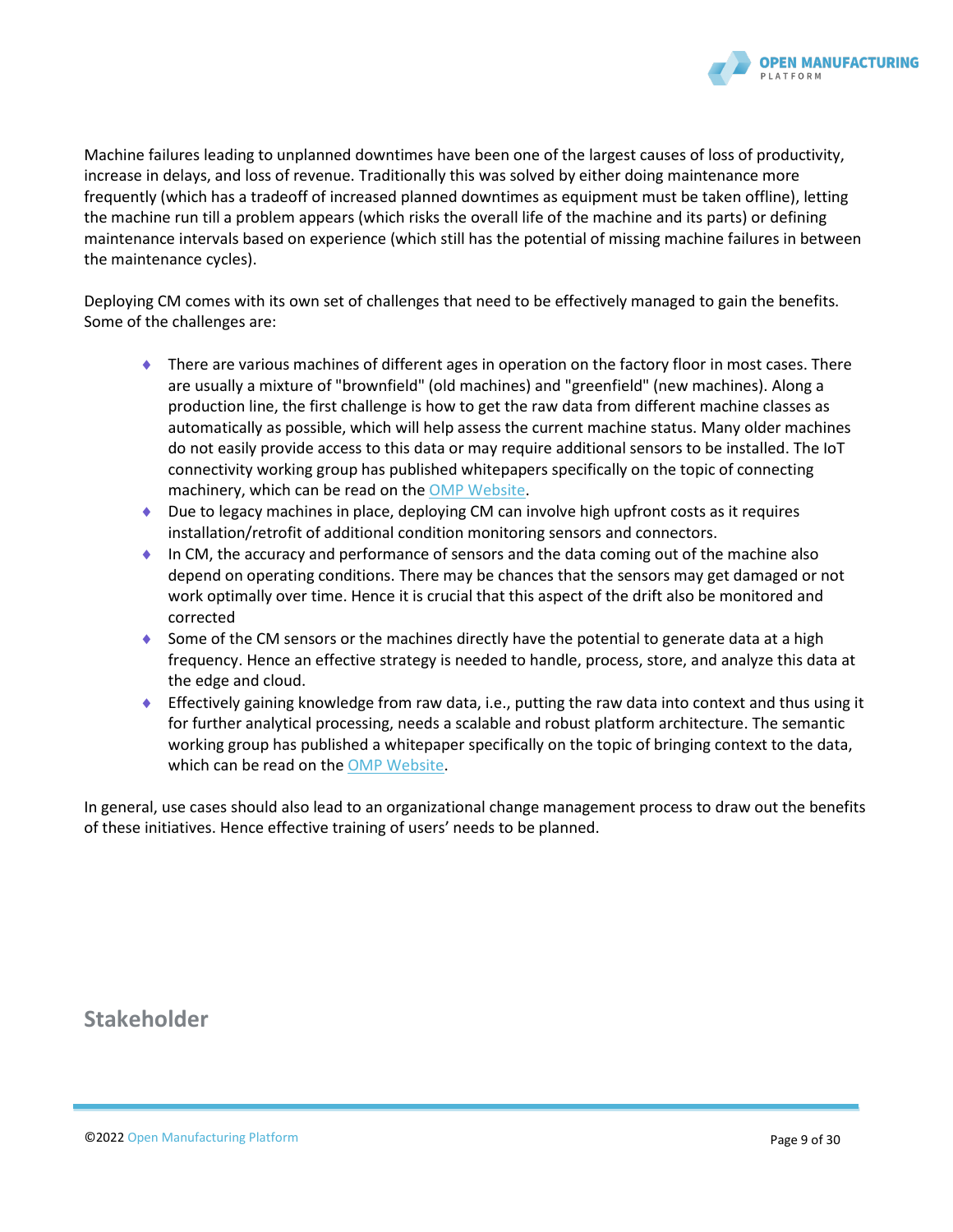

These stakeholders should be involved or participate in the condition monitoring process:

| Role                           | Expectation                                                                                                                                                                                                                                                                                                                                                                                                                                                                                                                                                                                                                                                                                  |
|--------------------------------|----------------------------------------------------------------------------------------------------------------------------------------------------------------------------------------------------------------------------------------------------------------------------------------------------------------------------------------------------------------------------------------------------------------------------------------------------------------------------------------------------------------------------------------------------------------------------------------------------------------------------------------------------------------------------------------------|
| <b>Production Line Expert</b>  | Able to monitor and analyze the parts or monitor<br>$\bullet$<br>objects of the production line                                                                                                                                                                                                                                                                                                                                                                                                                                                                                                                                                                                              |
| Industrial & Process Engineers | Enable machine and sensor connectivity to<br>$\bullet$<br>gateways<br>Able to capture meaningful data sets from a<br>$\bullet$<br>machine (or set of machines) in a consistent<br>manner. These data sets can then form the basis<br>of more advanced analytics, which will help<br>improve production output.<br>Manage data acquisitions and develop routines<br>$\bullet$<br>to classify<br>Investigate and research sensing technology.<br>٠                                                                                                                                                                                                                                             |
| Maintenance Engineers          | Able to capture meaningful data sets from a<br>$\bullet$<br>machine (or set of machines) in a consistent<br>manner with a specific focus on machine<br>performance. The data sets can form the basis of<br>more advanced analytics that will help reduce<br>downtime (planned and unplanned) by fine-<br>tuning maintenance practices.                                                                                                                                                                                                                                                                                                                                                       |
| <b>IT Department</b>           | Able to seamlessly onboard new sensors and<br>$\bullet$<br>machines on the platform with the least effort.<br>Manage the edge and cloud infrastructure<br>$\bullet$<br>centrally, helping reduce operational costs.<br>Able to quickly scale setup as the volume of<br>$\bullet$<br>assets and data grow to help optimize the TCO.<br>Develop and validate algorithms for the detection<br>$\bullet$<br>of specific events.<br>Validate the security requirements and<br>$\bullet$<br>conformance<br>Deploy Condition Monitoring use case-specific<br>$\bullet$<br>artifacts covering dashboards, rules,<br>configurations, etc.<br>Enable gateway connectivity to the platform<br>$\bullet$ |
| <b>Quality Engineer</b>        | Design, prepare and run tests for CM relevant<br>$\bullet$<br>events to acquire data.<br>Define quality goals<br>$\bullet$<br>Validate the data flow and data correctness and<br>$\bullet$<br>check for failure scenarios.                                                                                                                                                                                                                                                                                                                                                                                                                                                                   |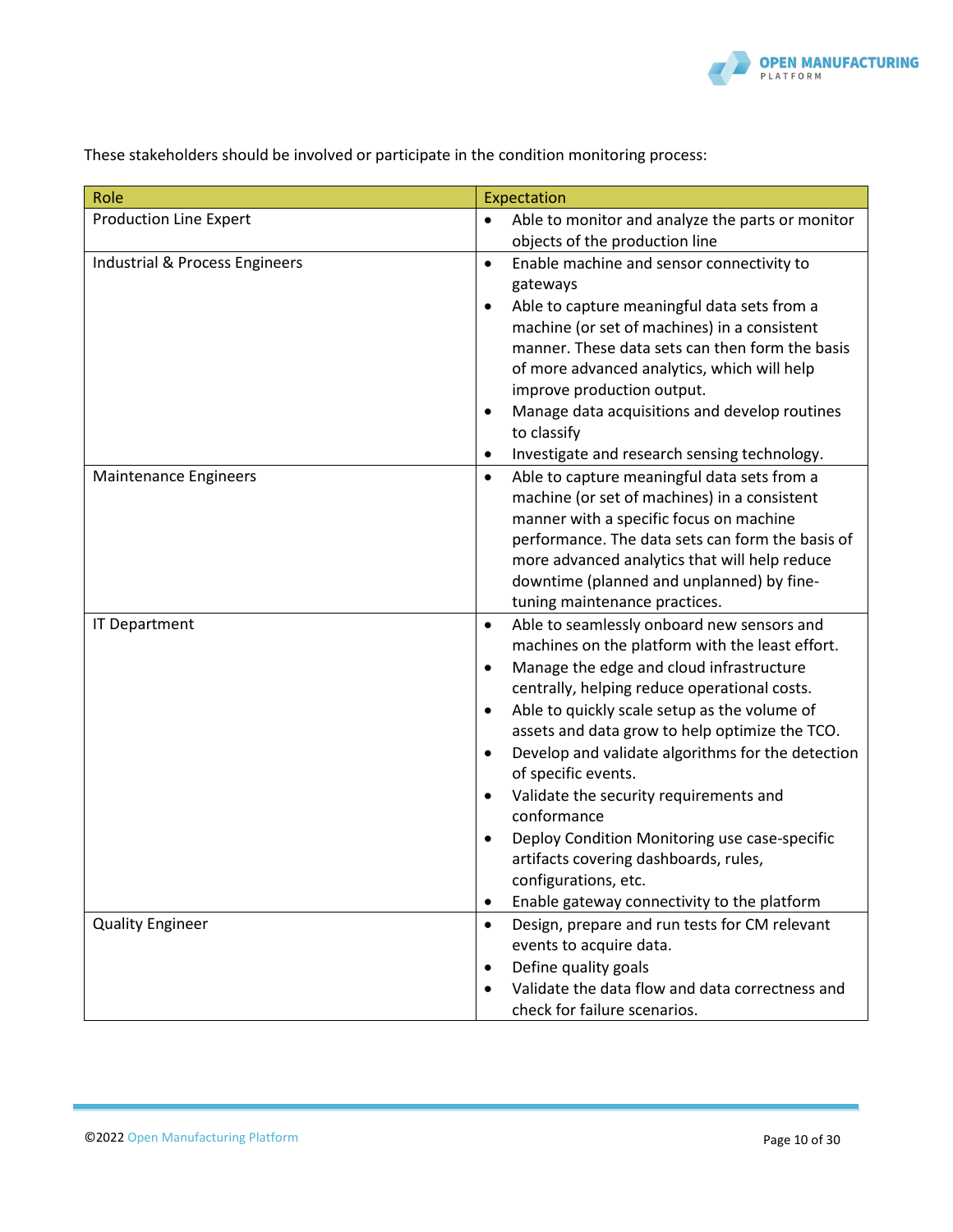

| <b>Production Planner</b> | making sure that everything is ready to create<br>$\bullet$<br>finished products according to the schedule<br>specified.<br>Get noticed of any unusual machine activity as<br>$\bullet$<br>early as possible<br>Address issues when they arise, aiming for<br>$\bullet$<br>minimum disruption<br>Obtain output information (number of finished<br>$\bullet$<br>products, percentage of defectives, etc.)<br>Prepare and submit status and performance<br>$\bullet$<br>reports |
|---------------------------|-------------------------------------------------------------------------------------------------------------------------------------------------------------------------------------------------------------------------------------------------------------------------------------------------------------------------------------------------------------------------------------------------------------------------------------------------------------------------------|
| <b>Production Worker</b>  | Get noticed of any unusual machine activity as<br>$\bullet$<br>early as possible<br>Receives directions on how to act to avoid a<br>$\bullet$<br>machine failure or reboot if necessary.                                                                                                                                                                                                                                                                                      |
| Data Scientist / Analyst  | Draw insights from data and so have a real stake<br>$\bullet$<br>in the quality & frequency of data collection.                                                                                                                                                                                                                                                                                                                                                               |

#### *OMP Guidance & Recommendations for best practices*

#### **OMP Member Siemens Healthineers:**

The challenge is indeed to handle various machines. The combination of green and brownfield connectors is challenging. It's from our perspective even more important to understand which machines are currently in use, for which purpose, and which data they provide to which system. Going forward, we are recommending defining a strategy for how to connect machines. These machines should be connected to a single source of truth to reduce further variations after the initial machine connection. Machines shall be connected as much as possible by using a standard approach.

#### **OMP Member ZF:**

- Define in advance few but meaningful and preferably scalable standard signals
- Connect one machine after the other
- Close coordination with all parties involved with maintenance as lead
- Don't underestimate efforts and complexity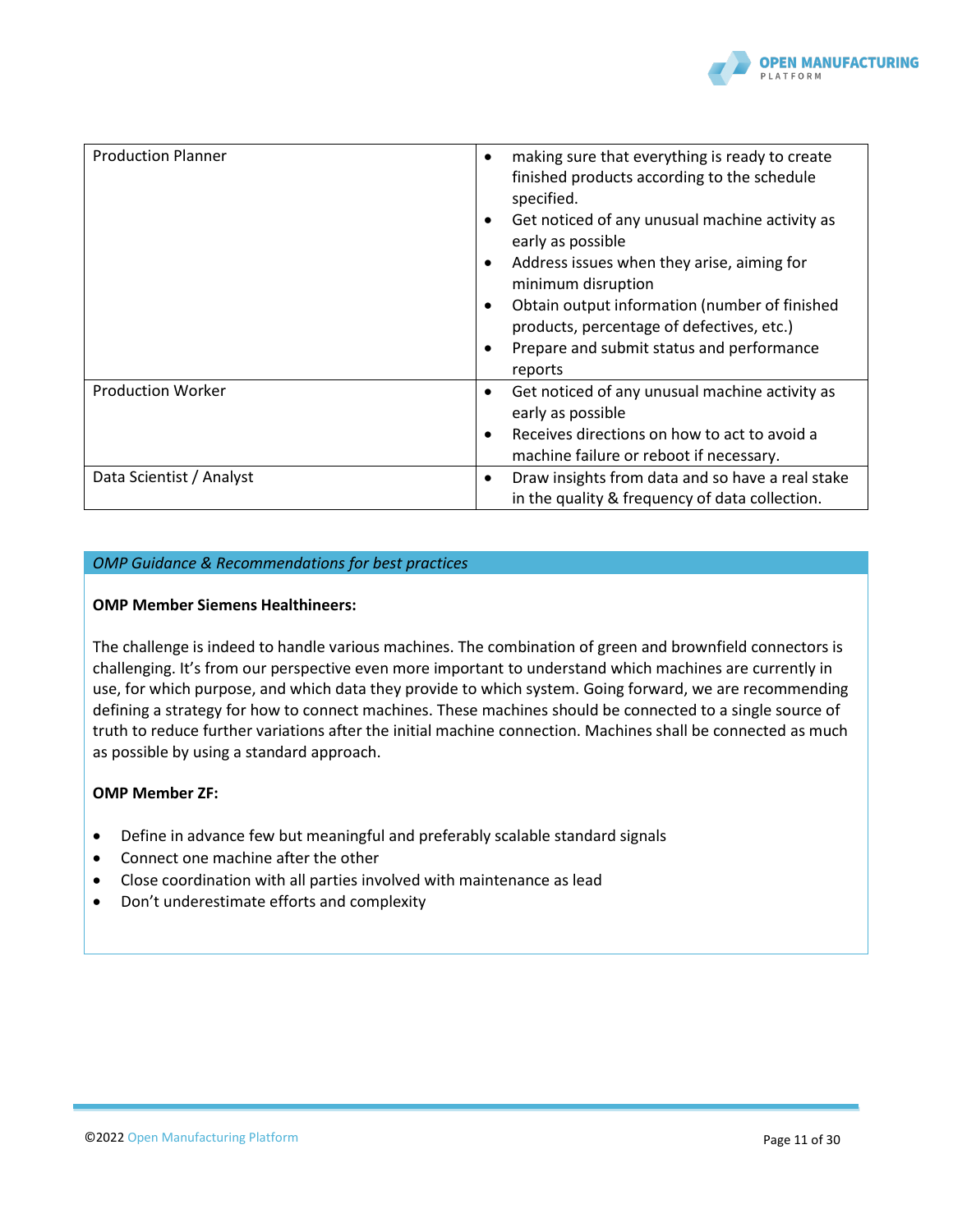

# <span id="page-11-0"></span>**Quality Goals for the CM-Architecture**

Quality goals help steer the planning and execution of the use case implementation in a sustainable and scalable direction. These act as guiding principles towards creating the proper evaluation criteria for accepting an architecture covering various facets critical to a use case. While there can be more goals that can be aligned, below are some of the key goals which are important.

| <b>Goals</b>                               | <b>Description</b>                                                                                                                             |  |
|--------------------------------------------|------------------------------------------------------------------------------------------------------------------------------------------------|--|
| <b>Functional Specification Compliance</b> | Ensuring that the architecture complies with specifications of the core                                                                        |  |
|                                            | use case business requirements. For example:                                                                                                   |  |
|                                            | The system should be able to log relevant data and report                                                                                      |  |
|                                            | data and faults.                                                                                                                               |  |
|                                            | The system is able to monitor the machine, ensuring that it                                                                                    |  |
|                                            | is running in safe, optimal operating ranges.                                                                                                  |  |
|                                            | It is able to identify patterns for any impending issues                                                                                       |  |
|                                            | leading to possible breakdown.                                                                                                                 |  |
|                                            | Help in the reduction of periodic testing to validate the<br>correct functioning of the machine.                                               |  |
| <b>Reliability</b>                         | Ensuring that the captured, processed, analyzed, and reported data can                                                                         |  |
|                                            | be trusted. This also mandates that the underlying infrastructure and                                                                          |  |
|                                            | architecture which is enabling this is also reliable to ensure that key                                                                        |  |
|                                            | information is not lost and there are necessary levers in place to identify                                                                    |  |
|                                            | anomalies and either proactively report them or mitigate them. For                                                                             |  |
|                                            | example:                                                                                                                                       |  |
|                                            | The sensor and connectivity setup should be industry                                                                                           |  |
|                                            | standard depending upon the operating conditions.                                                                                              |  |
|                                            | The system should be able to identify gaps in data and                                                                                         |  |
|                                            | either fill those gaps or report the conditions.                                                                                               |  |
|                                            | The system should have a mechanism to check the quality                                                                                        |  |
|                                            | of data.                                                                                                                                       |  |
|                                            | The system should be able to recover from faults and                                                                                           |  |
| <b>Safety &amp; Security</b>               | failures, minimizing disruptions.<br>Ensuring that the architecture brings in components that help capture                                     |  |
|                                            |                                                                                                                                                |  |
|                                            | the CM data non-intrusively and does not impact the functioning and<br>safety of the machine while also ensuring the security of data (at rest |  |
|                                            | and in motion) and the infrastructure which is enabling connectivity to                                                                        |  |
|                                            | the machine. For example, the edge infrastructure should be compliant                                                                          |  |
|                                            | with the working operating conditions (e.g., IP67, ATEX, etc.), and the                                                                        |  |
|                                            | connectivity to the data source should be secured.                                                                                             |  |
| <b>Scalability</b>                         | Ensuring that the architecture supports easy onboarding of an                                                                                  |  |
|                                            | additional number or variety of machines and sensors with the least                                                                            |  |
|                                            | effort and no changes to the architecture or solution. It should also                                                                          |  |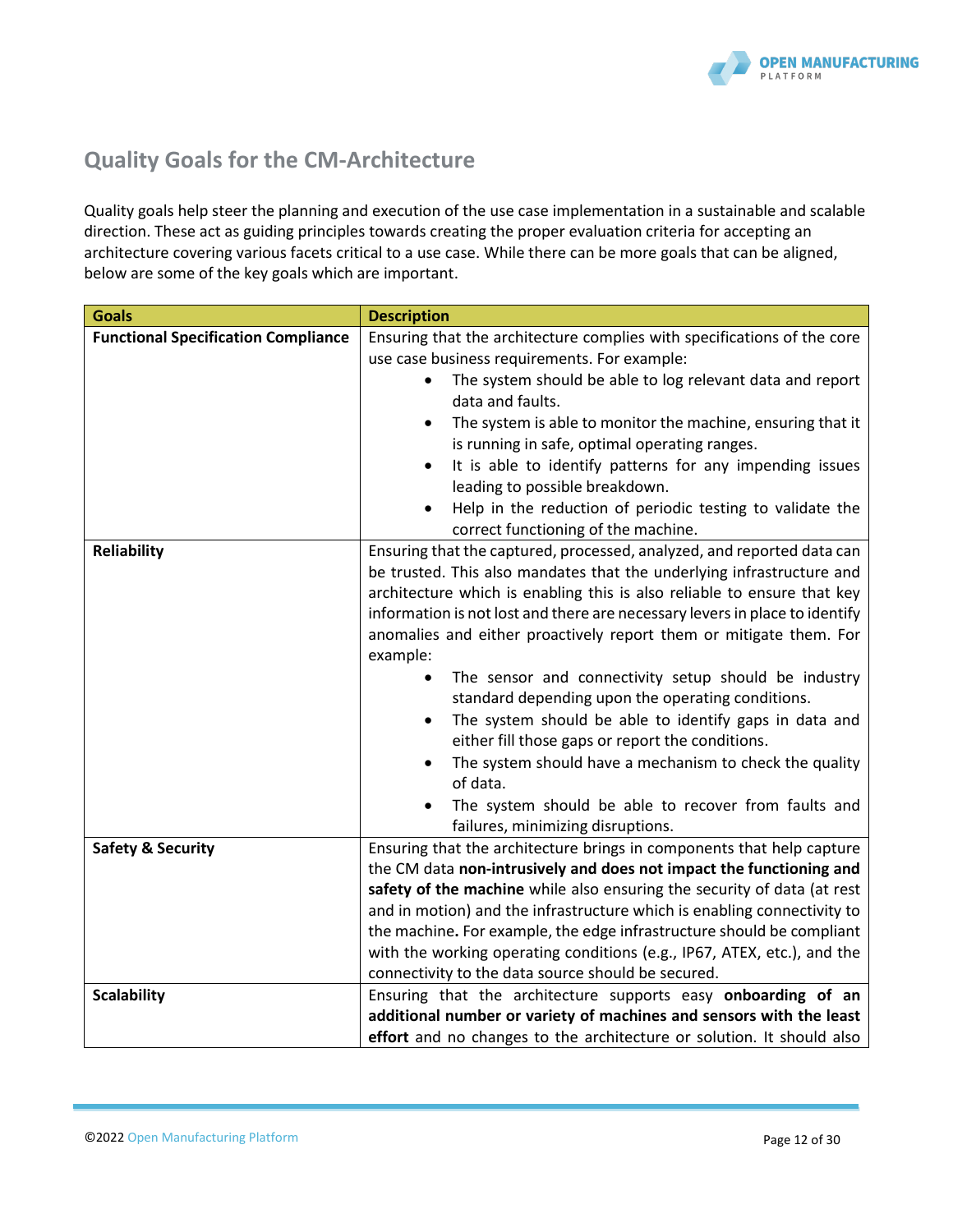

| support easy scale up to cover shifts in data frequency and storage<br>requirements. The architecture needs to ensure that the scale-up does |
|----------------------------------------------------------------------------------------------------------------------------------------------|
| not exponentially increase the maintenance and operating cost of the<br>solution.                                                            |

#### *OMP Guidance & Recommendations for best practices*

#### **OMP Member Siemens Healthineers:**

From a functional point of view, there is at least the possibility to ensure quality by using a machine connection to control the activities of a machine to avoid errors. Other than that, it's again related to the comment mentioned above; there should be a clear strategy to cover all these points. Only with this strategy might it be possible to reach the goals.

#### **OMP Member ZF:**

The issue of infrastructure and security is a big one and should be carefully clarified and planned in advance. Many companies find it very difficult to upload machine data anywhere or to a cloud. This must receive appropriate attention.

# **3. Architecture Constraints**

Designing and implementing a software system is a lot like constructing a building. If the foundation is not solid, structural problems can undermine the integrity and function of the building. Therefore, it is recommended to define a well-architected framework for your manufacturing platform. This framework is a set of guiding tenets that can be used to improve the quality of the diverse workloads. These architectural constraints define the characteristics and boundaries that an architecture must have to fit a particular context. Appreciating and being aware of these constraints helps to drive the right decisions towards defining an architecture that meets the business and quality goals.

Following are the key constraints to be considered in the broader architecture scope and do not focus exclusively on the "condition monitoring" use case.

- **Cost Optimization** needs to provide principles for balancing business goals with budget justification to create a cost-effective use case implementation. It is about looking at ways to reduce unnecessary expenses and improve operational efficiencies.
- **Organizational Policies** drive some of the key architectural decisions, for example, designing a system that aligns with the company's IT security guidelines, or a mandate on having an on-prem or hybrid solution to manage regulatory requirements.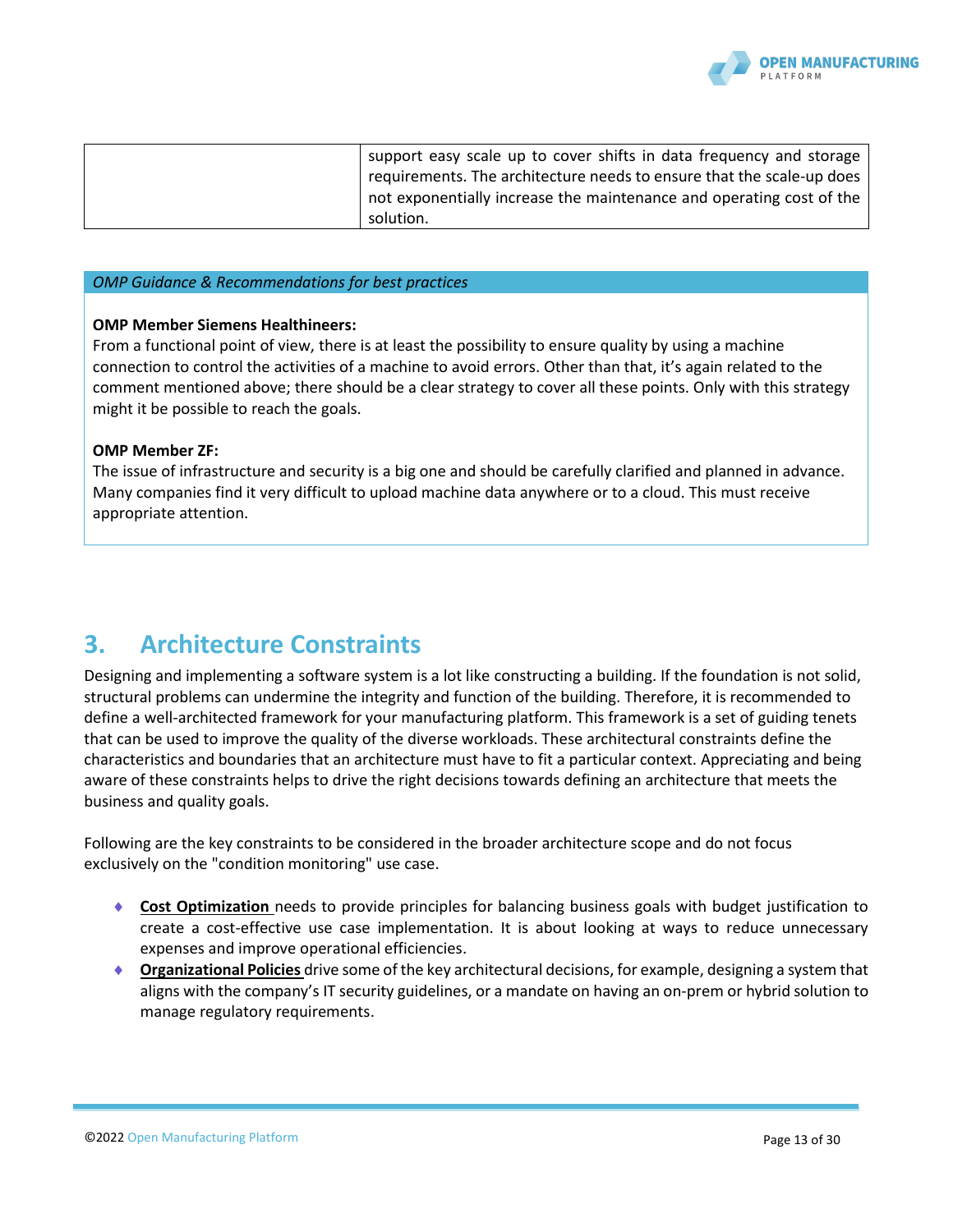

- ◆ **Security** is an important aspect of any architecture. It provides confidentiality, integrity, and availability assurances against deliberate attacks and abuse of data and systems. Losing assurances can negatively impact your business operations and revenue, and the organization's reputation. It is important to correctly define the security boundary and controls (zero trust) aligning to the business context.
- **Operational Excellence** helps in aligning designed processes and roadmap, taking into account the organizational maturity towards maintainability of the system. The aim is to keep an application running and in production. Deployments must be reliable and predictable. Automated deployments (zero-touch) reduce the chance of human error. Fast and routine deployment processes won't slow down the release of new features or bug fixes. Equally important is the ability to quickly roll back or roll forward if an update has problems.
- **Governmental and Regulatory Policies** can have a strong influence on the architecture as they can mandate some of the controls to be placed in, for example, data exchange between companies, intercountry/continent data flow, and deployment decisions.
- **Condition and maturity of the target environment** play an important role when defining the target architecture as it has the potential to sometimes restrict some of the decisions or demand one to find out ways to overcome limitations. For example, the legacy OT systems in place can hinder the seamless extraction of data. Similarly, working environments (e.g., high heat environment, explosive conditions) can mandate the use of the required infrastructure matching that, and the availability of network and bandwidth at the plant can also influence how the data is processed and transferred.
- **Data Frequency** of the data being captured and processed has a strong influence on some of the architecture components, and it is necessary to ensure that the system is capable of handling highfrequency data if required.
- **Data Management** and its availability to internal and external stakeholders is crucial when architecting such a solution. In today's context of 'as-a-service' models and data monetization, sharing of data is gaining prominence. This may require the manufacturer to share the equipment data with the OEM. If these scenarios are to be fulfilled with the architecture, the necessary capabilities and controls should be planned for.
- **Repeatability** indicates the level of flexibility and extensibility that the architecture needs to support, making it easily cater to various scenarios. For example, on one end, the solution is designed to cater to only a single plant or use case, while on the other end, it may be required to cater to various manufacturing setups, processes, and use cases. Both these extreme scenarios demand the architecture to be designed aligning to the strategy so that it is cost optimized.
- **Performance** characteristics influence the architecture decisions in terms of the scale that the solution is supposed to handle. The scale could be in terms of the number of endpoints generating data, the amount of data being generated, the speed of data, the scale of operations, the variety of scenarios, data receipts, and the future roadmap. It is important to outline the performance requirements against which the architecture should be built.
- **Reliability** drives some of the important production operations affecting aspects to be managed in the architecture. On the one hand, it ensures that the architecture enables the solution to augment existing operations and not affect its functioning, while on the other hand, it also ensures the safety of the production operations. For example, if the solution enables a control loop functionality, then in the event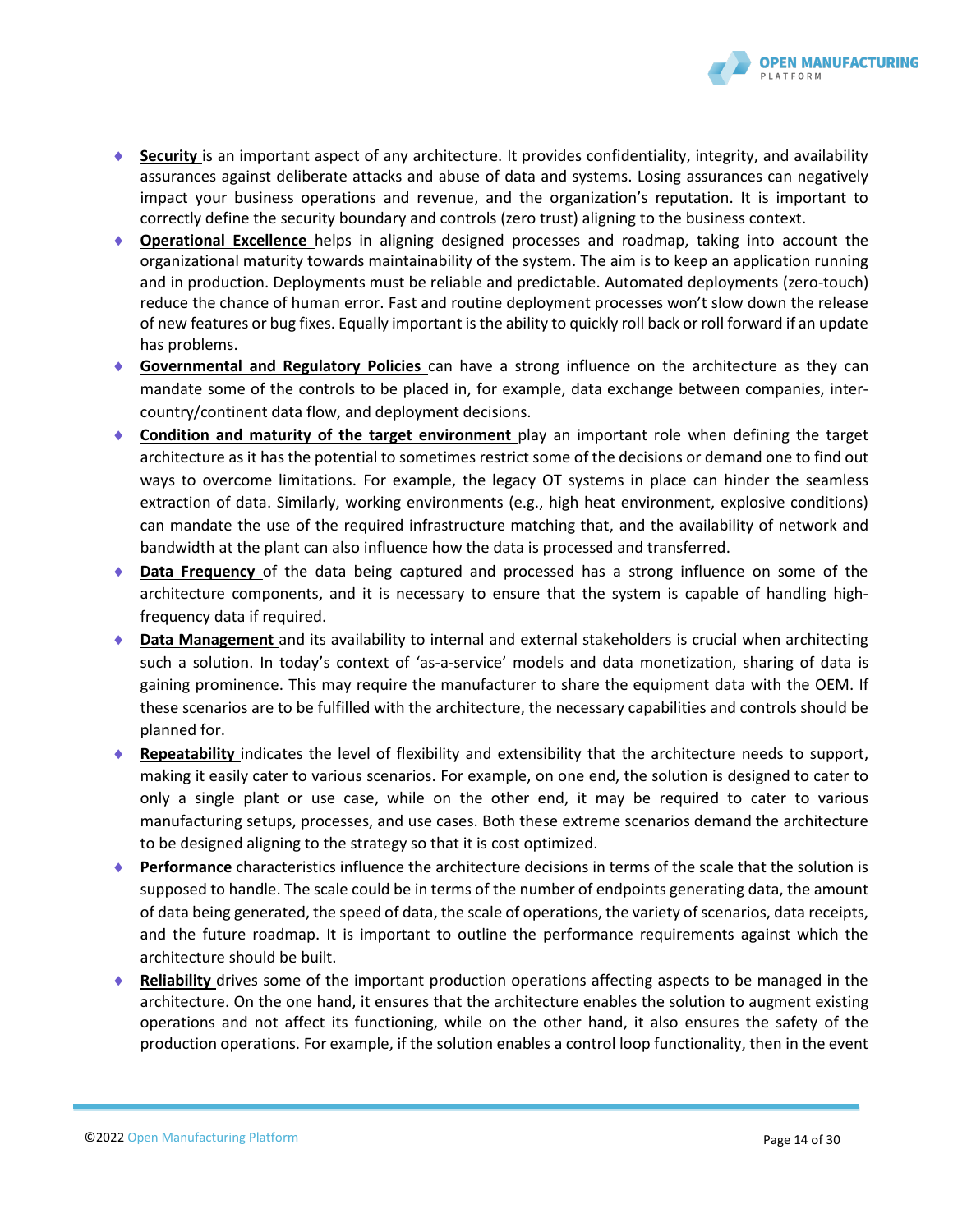

of a failure/system error, or in case the actual machine is performing a critical task, it should gracefully handle this scenario and ensure that it does not impact the actual production processes.

 **Production relevant** matrix helpsin defining the scope. While laying down the architecture, it is important to define and segregate the architectural components which may be production critical versus those which may be nice to have. This distinction can help drive the architecture choices and make them more aligned to the critical aspect of the scenario versus the complexity and cost of the target solution. For example, the solution which is supposed to handle critical production assets may have to have architectural components which need to ensure data reliability and high uptime, while for non-critical assets (whose impact on production is not much), the solution can be simplified.

# **4. Use Case Solution Strategy**

A solution strategy summarizes and explains the main requirements and the core decisions that influence the detailed solution architecture. The solution strategy needs to follow the architectural constraints and defines the fundamental solution concept and how to meet the quality goals.

# **Functional Capabilities**

Firstly, a selection of monitoring aspects for the desired solution needs to be defined. Each production line might have different monitoring requirements and aspects to consider. Each of these categories can be seen independently and as building blocks to establish a comprehensive monitoring solution.

- **Vibration Analysis** includes various techniques, such as shock pulse and broadband vibration analysis.
- **Acoustic Analysis** can be sorted into the broad areas of sonic and ultrasonic categories.
- **Temperature Measurements** include simple temperature measurements, as well as more advanced techniques that involve passive or active thermography.
- **Lubricant / Oil Analysis** relies on testing lubricants and other fluids.
- **Motor Circuit Analysis** is used to determine the health of a motor.
- **Electrical Monitoring** includes tests for pulse and frequency response, capacitance, and resistance.
- **Electromagnetic Measurement** analyses distortions in the magnetic field.
- **Laser Interferometry** helps to identify defects both on surface and subsurface.

To enable a condition monitoring use case and achieve the "**Functional Specification Compliance**" quality goal (see Chapter 2), the following functional capabilities are required. All listed building blocks are required for several use cases enabled through a manufacturing platform. Therefore, it is essential to design them as generic capabilities to meet the architectural constraint of **"Repeatability".**

 **Monitoring Hierarchy Management:** This capability needs to enable the import of the existing machine hierarchy to adapt monitoring models and rules. The hierarchy management is enabled by a digital twin data structure, which also needs capabilities to ease the process and sync the physical truth with the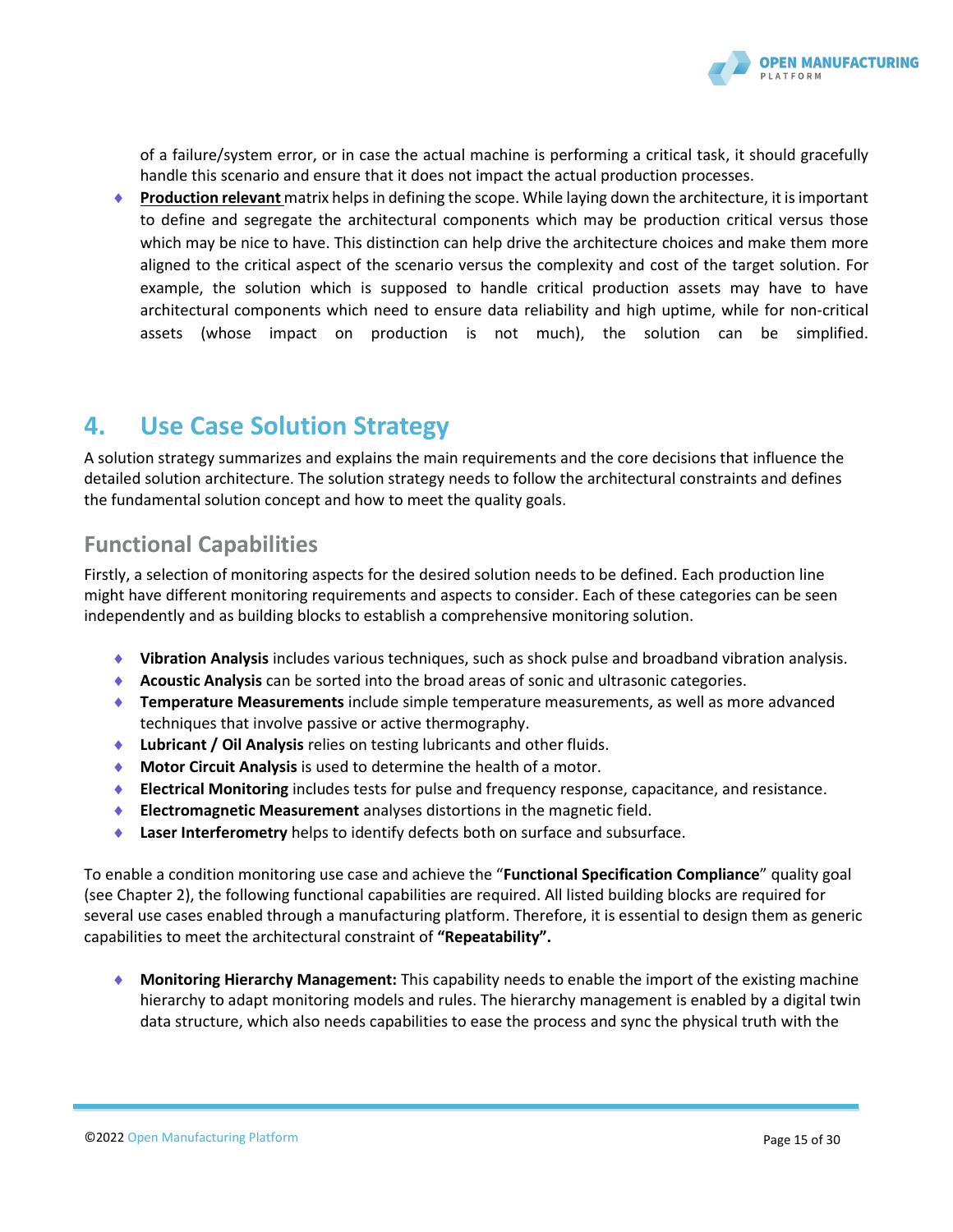

digital truth, done by a process engineer. Furthermore, this capability needs to provide the possibility to create and manage custom monitoring objects configured by maintenance engineers.

- **Condition Monitoring Rule & Monitoring Model Library:** A customizable repository for defined monitoring models across different production lines and production sites to ease the process of create, re-use, adapt and deploy models and monitoring rules allow configuring and interfacing with existing data sources like historians. The catalog needs to provide and visualize necessary descriptive data for maintenance engineers.
- **Condition Monitoring Rule & Alert Execution:** Based on the ingested data, the solution needs to identify and report equipment conditions and measurable faults of the deployed condition monitoring models and rules. Dependent on the specific scenarios, the capability needs to be applied to the hot, warm, and cold paths. All alerts should be stored for later analysis and model optimizations. Required data might be alert, timestamp, alert initiation data set, and intensity.
- **Messaging & Notification to External Systems:** With the execution of an alert, an interface with external systems is required. The main intention of this capability is to provide an open and flexible environment to report equipment condition alarms to any users and external systems according to the configured condition monitoring rules. In some scenarios, alert acknowledgment might be required, which needs to be stored for process compliance and later analysis.
- **Data Visualization & Root Cause Analysis:** These interface with required data sources based on the scenario for hot, warm, and cold path reporting requirements. They also enable process and maintenance engineers to build customizable reports by selecting data sources and data sets, forming a data catalog, and enabling configurable views to visualize machine-level condition results, alarms, and KPIs.
- **Management KPI Reporting:** This provides daily, weekly, and monthly equipment condition and effectiveness KPIs to be used for maintenance planning and prioritization and enables the production planer to include data from additional sources via a data catalog.

#### *OMP Guidance & Recommendations for best practices*

#### **OMP Member Siemens Healthineers:**

For us, it's also important to offer the teams standardized but customizable dashboards to monitor the relevant values per machine. Going forward, it may be required to not only monitor the data which is relevant on first thought but also correlate further data from a machine with failures, etc. This may need support from deep learning techniques.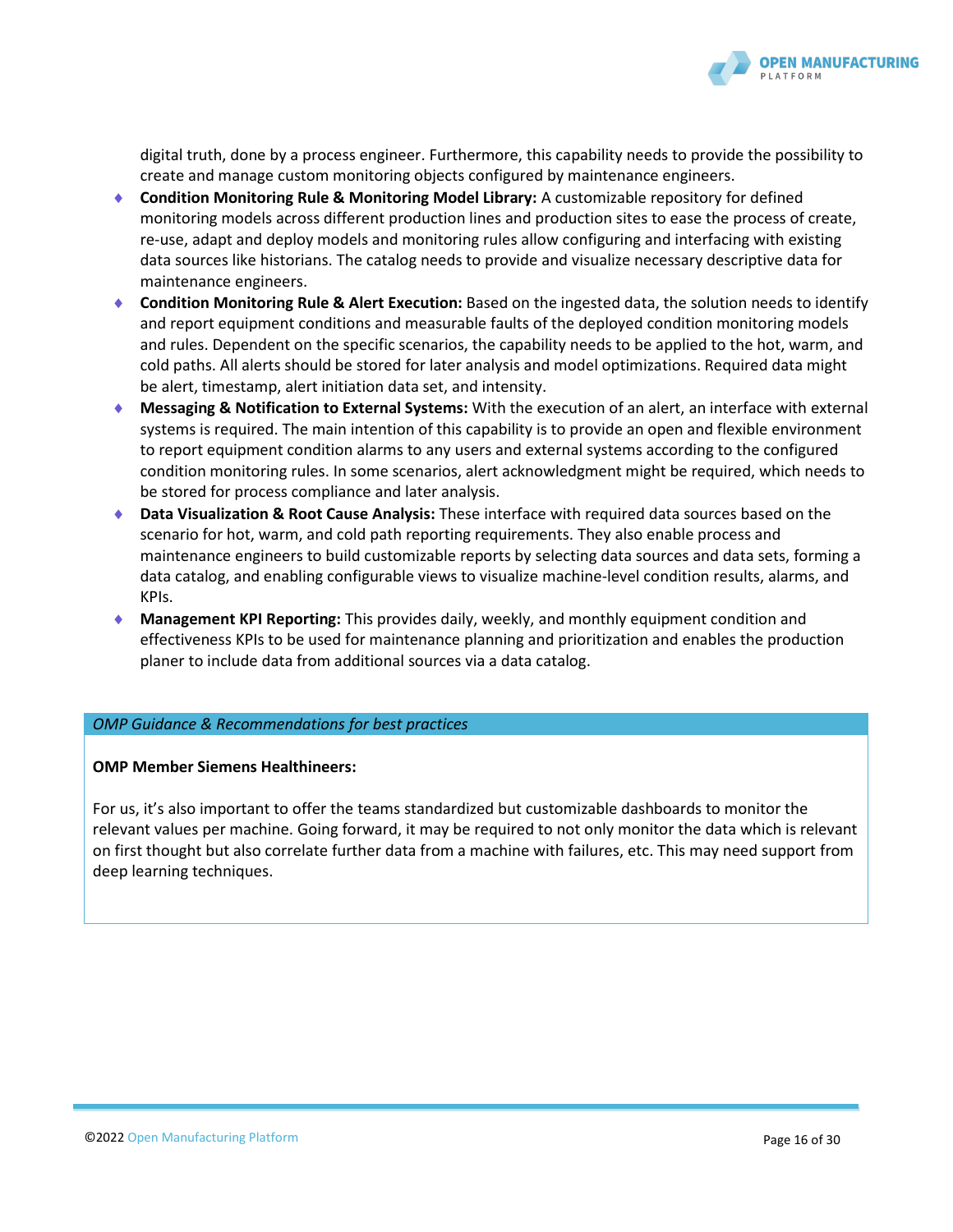

# **Design Strategy Considerations**

Prior to starting the implementation, several areas of concern need to be assessed.

- ◆ Does the existing **technology stack** enable the required capabilities, and if not, what will be the chosen technology stack, and how does it influence the existing technical environment?
- What are the **success parameters** for each of the capabilities and the necessary implementation parameters? Furthermore, strategies for top-level **decomposition** of a capability and the approach to implementing capabilities to re-usable **patterns** must be developed.
- The more important a use case is, the more important become the decision decisions around **business continuity**. Hardware failure or even natural disasters, or data corruption might not be allowed to disrupt or stop the core processes.
- Data should become an asset, needs to be shared across the enterprise, and be easy to consume. A **Data as a Service** strategy should be considered. In fact, a service strategy should, in general, be considered. Therefore, building every capability as an internal and external consumable **service** with solid **API**s is recommended.
- Also important is the selection of the most relevant **non-functional requirements** and how to balance conflicting areas. For example, a "24/7" operating model might conflict with the "optimize cost" requirement. Therefore, it is important to choose carefully and describe in detail how to measure and what the purpose is of any in-scope non-functional requirement.

Furthermore, to achieve the quality goals mentioned in chapter 2, **"[Quality Goals](#page-11-0) for the ",** the following architecture design decisions need to be considered:

- **Reliability** is a term including aspects of "Availability", "Robustness", "Stability", and "Resilience". All four need to be balanced along the different functional requirements to achieve a specific probability of failure-free software operation for a specified period in a specified environment. The required design decisions need to be considered for each solution layer or module independently. E.g., historical condition data analysis might have different requirements to availability as the near real-time machine monitoring aspects. With a bulkhead pattern in mind, the different experience elements can be isolated so that if one fails, the others will continue to work. In this matter, further patterns like "retry", "circuit breaker", "throttling", and "caching" should be considered.
- **Scalability** in the context of a condition monitoring solution has two different aspects. Firstly, the ability to handle increased load from an instance of a condition monitoring solution (vertical), and secondly, the ability to scale the solution to additional production lines or factories (horizontal). The first aspect requires automatic scaling services to match demand to accommodate the workload. These services ensure the availability of system capacity during workload peaks and return to normal operation when the peak drops. A horizontal scaling pattern for the core components needs to be applied. Another bottleneck might become the required data pipelines and the data preprocessing. Therefore, the end-to-end data flow needs to run through several optimization loops. Scalability across production lines and factories is a multi-discipline challenge. The platform architecture needs to support different brownfield situations, data harmonization across the enterprise, and ensure data quality. From a condition monitoring solution perspective, aspects like the data schema,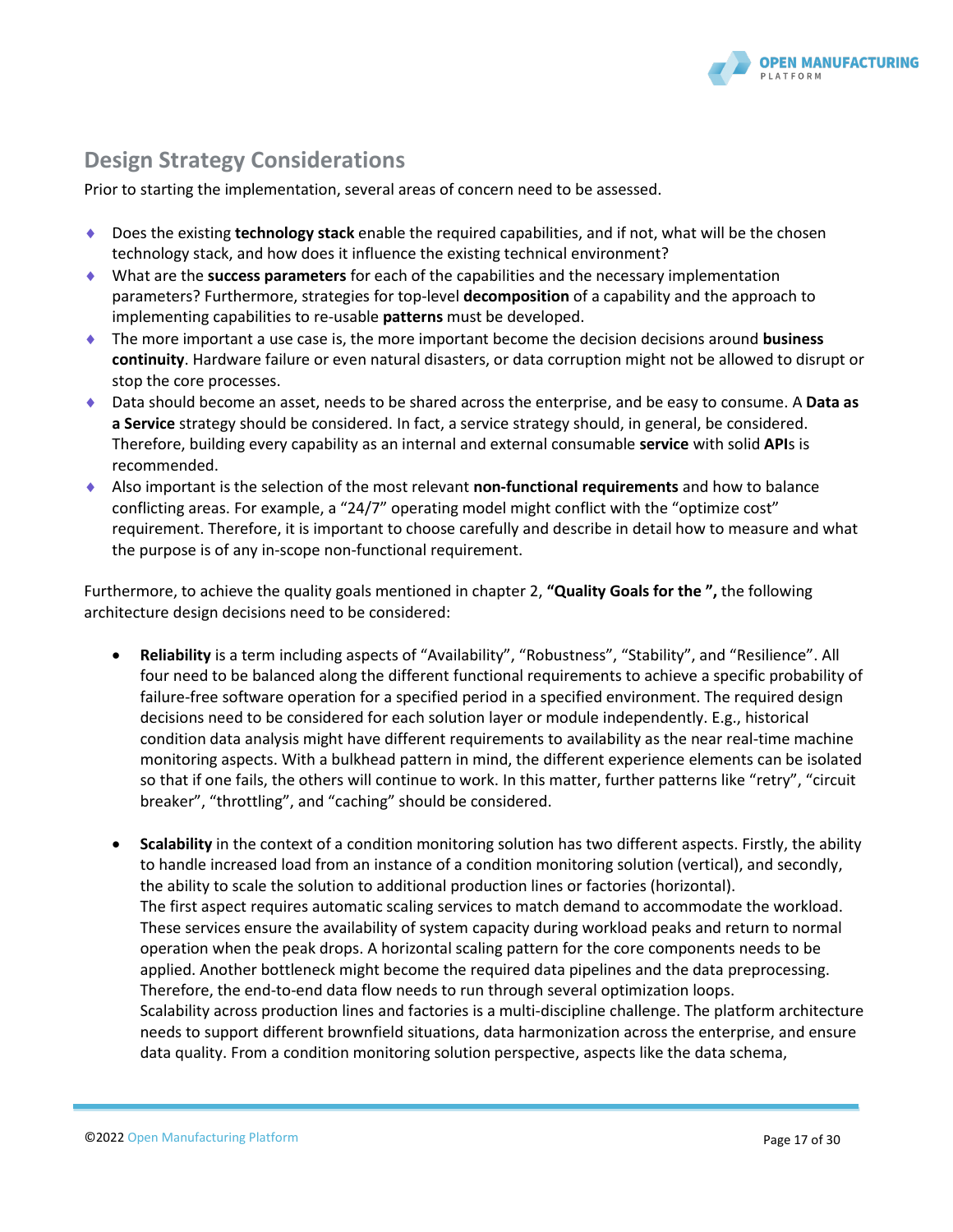

authentication, and authorization, or multi-tenant design patterns to support a multisite deployment need to be foreseen.

### **Solution Preconditions**

The success of a condition monitoring solution is directly dependent on data quality and availability. In turn, data quality and availability are dependent on the installed sensors. Therefore, it is essential to identify the right condition monitoring use case to start with based on the availability of high-quality data as well as the procedural and asset know-how within the organization. Any shortfalls should be identified early, and steps to mitigate these put in place. This could include installing the required sensors, partnering with machine builders, or employing external consultants during the learning phase.

There are four broad categories that are important to be investigated: **Due Diligence & Business Alignment, Connectivity, Data Mapping, and Reference Architecture.** For three (**Connectivity**, **Data Mapping**, **Reference Architecture**), the OMP alliance has working groups dedicated to these topics. Working groups regularly publish their results and guidance, and where applicable, these have been referenced in this document.

#### **Due Diligence & Business Alignment:**

This is a step where the business objectives need to be identified and defined. It is important to clearly define the problem, anticipated benefits, time horizon to realize the benefits, approaches to solving it, and an initial idea of the use case ROI. In the case of condition monitoring, its status as a 'foundational use case' should be factored into the ROI. It is likely that condition monitoring alone will not deliver a positive ROI, but without the functionality provided by this use case, more valuable use cases covering maintenance, quality, throughput, and sustainability cannot be realized.

#### **Discovery:**

This is a crucial step in the technical discovery of the As-Is state and defining a To-Be state. Some of the important areas which are defined in this step and on which OMP is working are:

- $\bullet$  Identify the machines that would be in the scope of the work.
- $\blacklozenge$  Validate and identify if you have all the manuals and documents in place for those machines and they are up to date.
- $\blacklozenge$  Identify and list the suppliers/OEM and what kind of agreements are in place for the machines. There may be scenarios where ports may be locked and may need additional development by OEM to get access to data.
- Create a map of data/tags for each machine we want to capture. Also, identify gaps if those data points are not available from the machine and may need additional sensorization or OEM intervention.
- Create a map of communication protocols through which each machine exposes data via Modbus (serial/ethernet), Profibus, Ether Cat, OPC-UA, etc.
- $\bullet$  Create a map of the programmable logic controllers (PLC) with their name, type, protocol, and version type (e.g., Allen Bradley ControlLogix 5500, Siemens S7-300, etc.) for the machines to be connected.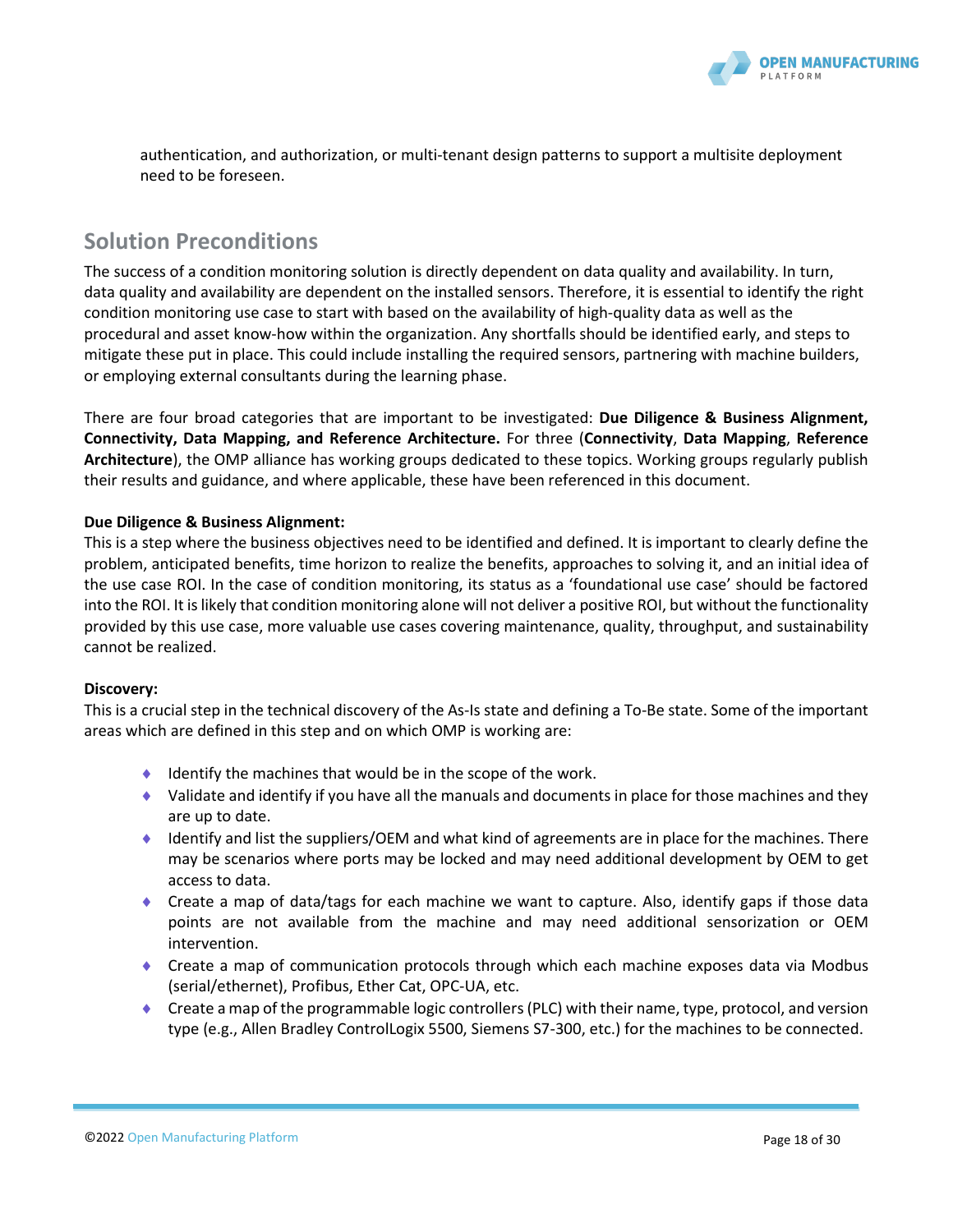

- Identify the connectivity options to the industrial machines in terms of edge gateway based on communication protocol and controllers. There may be scenarios where additional software stack/drivers need to be procured to establish connectivity
- For greenfield scenarios, it is advisable to look for machines that give data in OPC-UA format. This would enable a seamless and short onboarding.
- For sensors (e.g., to measure vibration, temperature, acoustics, etc.) that are being planned to be bought for retrofitting, ensure that they support some of the standard industrial protocols for communication and do not have any sort of vendor locking to access data.

#### **Overall Reference Architecture**

The overall reference architecture can be detailed in stages/steps covering the short-term to the long-term roadmap, where it is incrementally built up. However, the core principles should ideally be defined early so that they can easily scale up and cater to the wide variety of use cases and machine ecosystem for which the organization has plans.

Finally, before starting the execution of the project, it is important to validate the findings based on the discovery step and firm up the plan and budget requirements. You can also look at reprioritizing the requirements in terms of benefits, cost, and time to market. Get an organizational agreement and commitment for aligning single points of contact for this initiative covering: IT, Maintenance Engineering, and Production Engineering.

*OMP Guidance & Recommendations for best practices*

#### **OMP Member ZF:**

The connection of machines is a very complex topic and must be considered in a differentiated manner. There is no single connection or strategy that can be used to connect all technical systems. An exact consideration of the specific machinery in advance is absolutely necessary.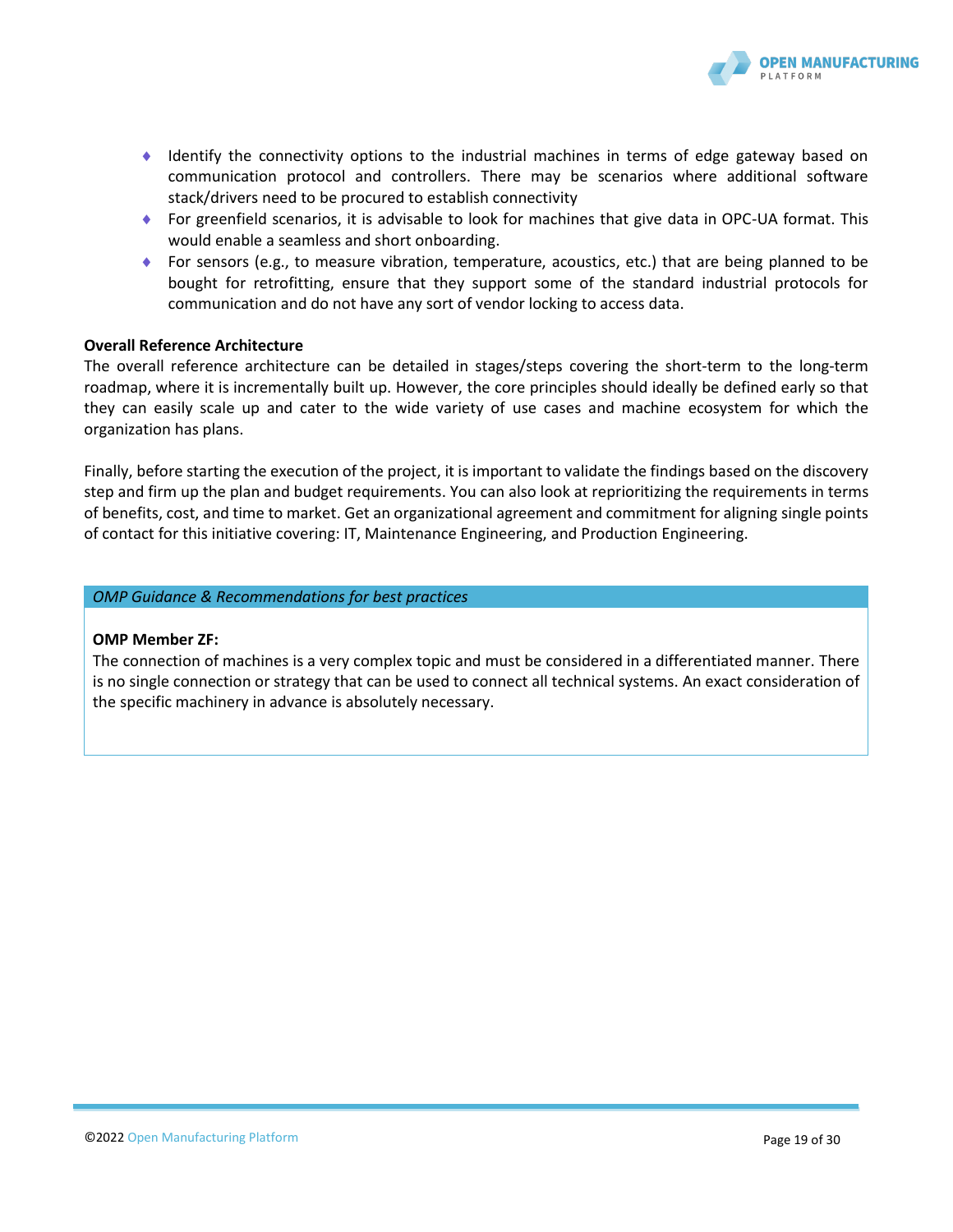

# **5. Use Case Building Blocks**

This section contains a high-level description of the building blocks necessary to implement condition monitoring use cases and the implementation options. The [Architecture Artifacts](#page-23-0) chapter will go into more detail as to the core capabilities which are required within the condition monitoring solution. At a high level, the use case architecture can be represented by the following diagram:



**Fig 2: Overview Condition Monitoring Solution**

As mentioned in Chapter [2,](#page-6-0) condition monitoring is the first step to understanding the relationship between the state of the machine and its impact on OEE metrics. It can be considered an initial use case for broader IIoT implementation or, in fact, as part of a more complex use case like predictive maintenance.

Implementation approaches for CM can be grouped into three primary categories: **Customer Build, Machine Builder Solution,** and **Third-Party Solution**. Note that in all cases, due consideration must be given to data privacy regulation if the data being captured for condition monitoring can be traced back to an individual person. For example, an employee may be required to log into a machine, and these details could then be captured as part of the current state of the machine.

# **Custom Build**

In this approach, all responsibilities for defining, creating, deploying, and maintaining the condition monitoring solution will be undertaken by the manufacturer. This is usually done in a manner aligned to a corporate industrial data strategy as part of a larger strategic initiative. In practice, some aspects could be outsourced to third parties, but in principle, the manufacturer retains all responsibilities.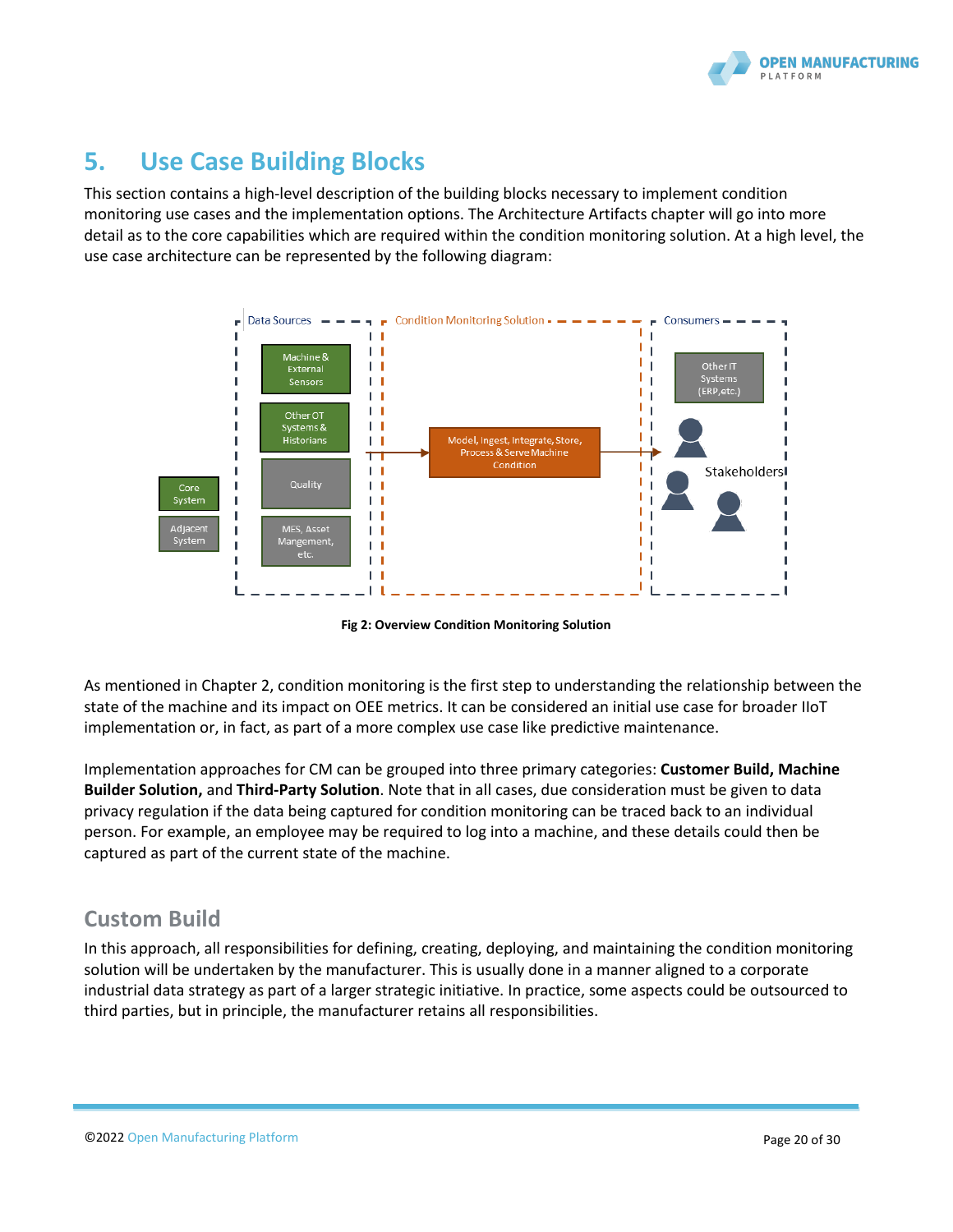

This approach is primarily practical for large manufacturers who have a strategic goal of implementing IIoT capabilities at scale. They require having the skills available to both build the original solution and expand the condition monitoring use case into other use cases to drive further value.

#### **Benefits of Custom Build**

Taking the custom build approach provides manufacturers with extreme flexibility in terms of what data is collected and how this data is used. Manufacturers can be in charge of their own roadmap and functionality deployment choices. All solutions will be uniquely adapted to their machines, production lines, and products – implying a better correlation to monitoring their specific environment. Data prepared for condition monitoring algorithms can readily be reused for other purposes, as can the output of the condition monitoring algorithms. These benefits will increase exponentially as the manufacturers build use cases beyond condition monitoring.

#### **Considerations before embarking on condition monitoring custom build**

The manufacturer must ensure that they have the resources and skills available to specify, build and maintain the condition monitoring use case. These resources should be available *and* be ensured for the medium to long term as part of the corporate strategy of building and maintaining IIoT models. Custom-built IIoT projects are, on the whole, complex to design and build, requiring considerable resources, and if implemented in isolation, may not deliver net value.

From a technical point of view, the technology choices for the core capabilities required to implement condition monitoring must be made with the end state in mind. Two key considerations are the scale of the solution required for the end state (number of machines, data volumes, analytical complexity, and required SLAs) and the strategy pertaining to the reuse of data and analytical models.

As different architectural components scale in different ways and have different licensing models – some components which are viable for one or two machines may not be viable at enterprise scale from a cost or capability point of view.

The desire to reuse data across multiple IIoT solutions implies significant investment in data management skills starting with the data model and storage strategy. How data is stored has a significant impact on staff productivity, technical delivery of multiple solutions, and the total cost of ownership – and hence net value – of the environment.

As the owner of the end-to-end solution, the manufacturer will also take on all responsibility for data ownership, security, and access.

# **Machine Builder Solution**

Many machine builders have started to offer a condition monitoring solution as a service offering with their machines. This is frequently tied into a servitization business model, where the manufacturer pays a predetermined rate to guarantee the uptime of their assets vs. maintaining the machines themselves. In these cases, and others, the use cases offered as a service by machine builders often extend beyond condition monitoring to predictive/preventative maintenance and some aspects of industrial inspection.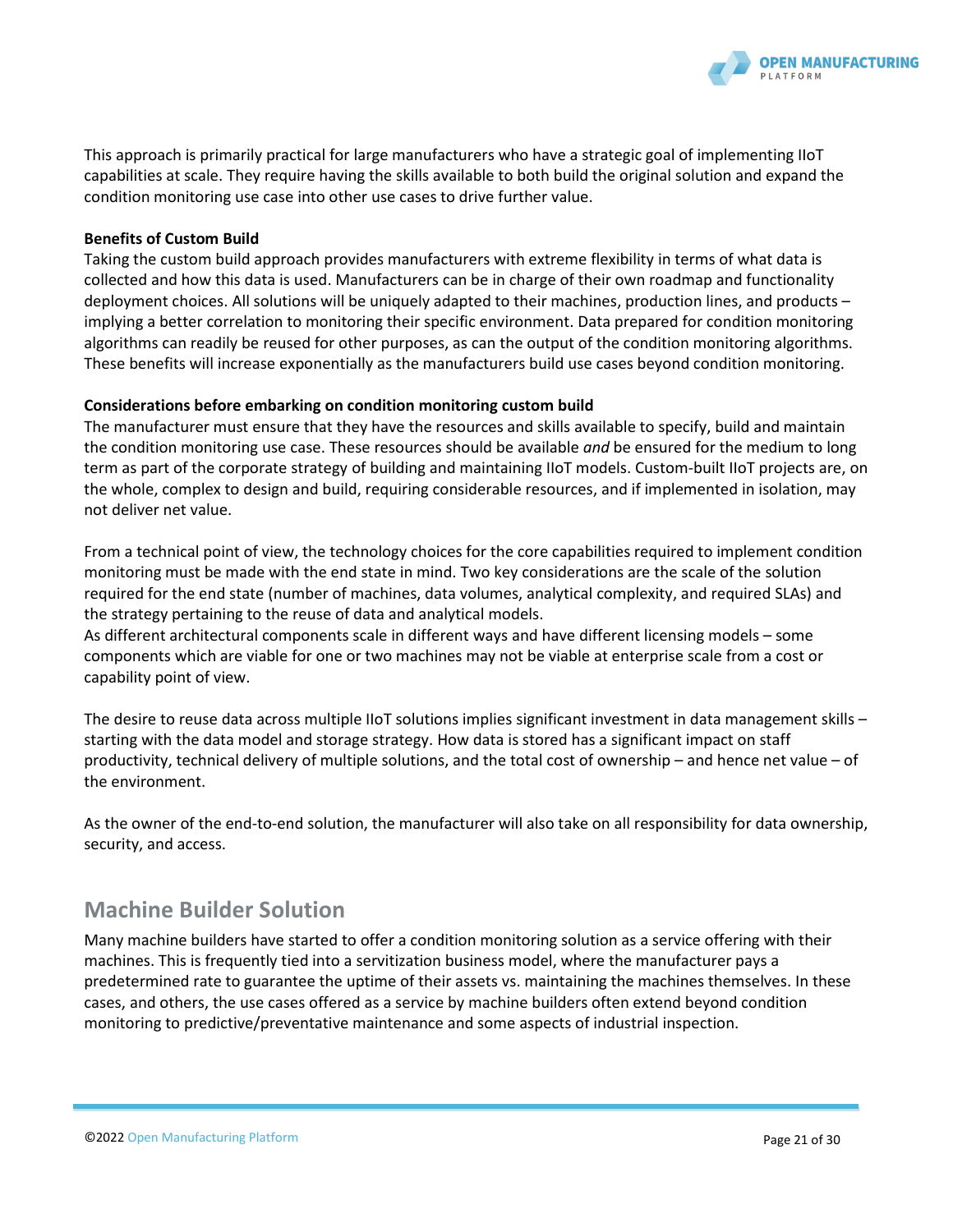

This approach is very attractive to smaller manufacturers without the skills or resources for a custom build. In addition, those companies that have not yet formulated a long-term strategic plan for deploying IIoT at scale can benefit immediately from several use cases, which can help inform their planning.

#### **Benefits of Machine Builder Solution**

The benefits are focused on immediacy and simplicity. These solutions are normally offered on a subscription basis, so they can be ramped up rapidly, shut down with a defined notice period, and require no investment on behalf of the manufacturer. As the machine builder can view their entire installed base across multiple customers, insights and subsequent recommendations are richer due to a larger data set that is being drawn on.

#### **Considerations before selecting a machine builder solution**

The primary consideration is, in effect, an ROI calculation. Are the insights which are made available worth the price being paid? For the purchase of newer machines, the availability of condition monitoring as a service may well factor into the vendor selection. However, there are some less obvious considerations that should be negotiated at the time of contract signing.

The first is about data ownership and use. Capturing data from machines and preparing this for analytical routines requires expert knowledge and needs to be actively managed. Manufacturers should ensure they have access to the data captured from their machines for additional purposes and be aware if this has an additional fee or not. The availability of data for additional use cases must be matched with the IIoT ambitions of the manufacturer.

A second consideration is data security and access. During contract negotiations, it should be clear who is responsible for data security along the entire use case value chain: extraction from machines, transmission across a network, data at rest, and data access via direct methods or through applications. Manufacturers should also consider how the machine builder can use the data extracted from machines in their production line and ensure any usage restrictions are included in the contracts if appropriate.

Finally, the number of different solutions should be considered. Suppose a manufacturer has multiple different machine builders as suppliers, all offering a variety of services. In that case, this could fragment the data and app environment, introducing unnecessary complexity and reducing worker mobility through the need for retraining.

# **Third Party Solutions**

A final category of condition monitoring solutions is that of third parties. Third parties may be independent software vendors, consulting companies who will build and host the solution for a subscription rate, or machine builders who support a broad variety of machines, not just their own. From a deployment point of view, this is very similar to the Machine Builder solution but with different contracting parties.

As such, this option shares many of the benefits and considerations shared in section 6 and will be highly attractive to smaller manufacturers or those whose strategic plans for implementing IIoT involve outsourcing.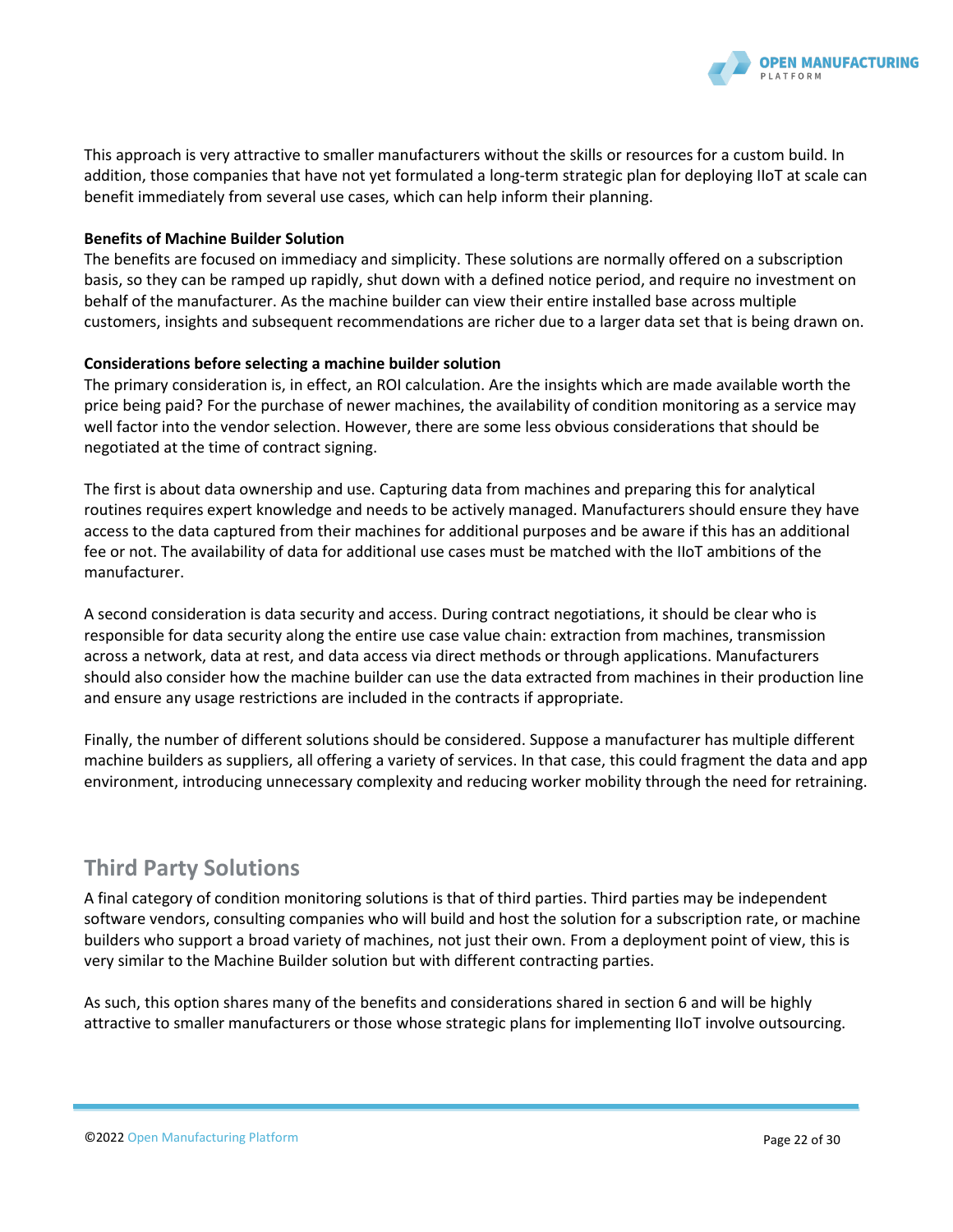

#### **Benefits of Third-Party Solutions**

Like the machine builder option, the benefits are both immediacy and simplicity. The attractiveness of this approach increases according to the number of machine brands and types that the third party supports and plans to support in the future. Depending on the provider, there will be options to customize the implementation to your production process and products, providing more specific insight than a more generic offering. Having one provider deliver condition monitoring functionality across a large number of machines also has clear benefits in simplicity of environment and operator training. There should also be the ability to create an integrated dashboard that shows the condition of an entire production line, factory floor, or across the enterprise.

#### **Considerations before selecting a Third-Party Solution**

Again, the considerations are very closely aligned to the machine builder solution. There are obvious additional considerations in terms of the number of machine types supported, the level of knowledge about these machines, and the richness of functionality offered across the manufacturer's installed base. Due to the increased capability, potential providers should be assessed not as a single solution provider but as a partner supporting industrial insights in the mid- to long-term. So, the vendors for future expansion of functionality beyond condition monitoring and current machines supported should be considered in the decision-making process.

Data ownership and security responsibilities are once again highly relevant, as are the ability and cost implications to reuse data beyond the suite of solutions provided by the vendor. In addition, contracts with machine builders must be considered. Many machine builders may prohibit data from their machines from being passed along to a competitor or third party, where this data may be used to gain a competitive advantage.

#### *OMP Guidance & Recommendations for best practices*

#### **OMP Member ZF:**

Even if there are established providers on the market, high initial expenses and follow-up costs are to be expected. Investments and expenses are incurred with every variant. Requirements and expectations must be clarified in advance and compromises must be communicated.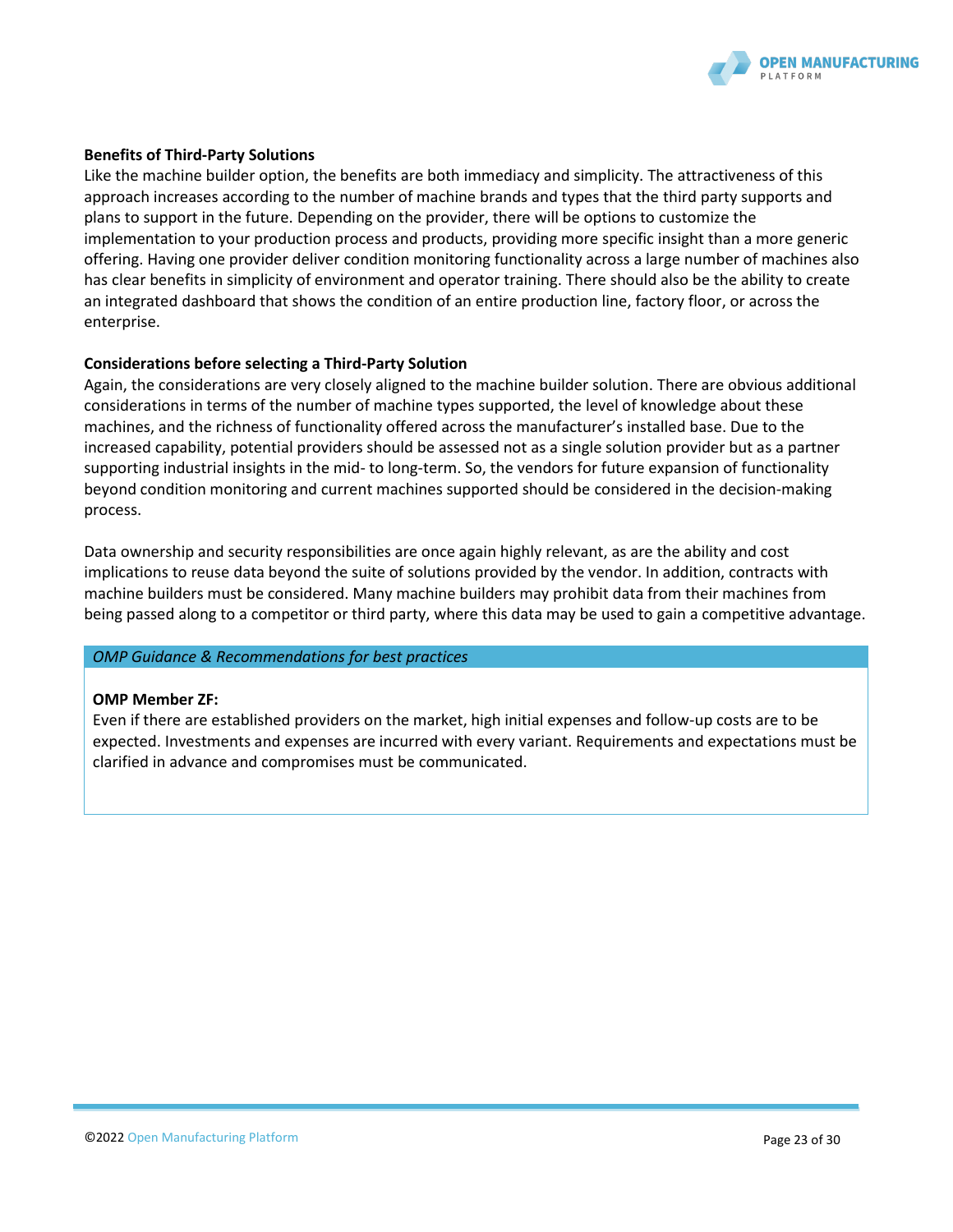

# <span id="page-23-0"></span>**6. Architecture Artifacts**

The following diagram shows the necessary solution components for condition monitoring use cases by decomposing the solution into subsystems and their core modules, components, or capabilities. It also gives an overview of the relationship across the different subsystems and their associations.



**Fig3: Condition Monitoring Solution Components**

A brief description of the role of the subsystems for CM use case development and the capabilities that drive the subsystems are given below. This may not be an exhaustive list of all the capabilities and sub capabilities; however, it covers most of the critical ones. When doing a specific architecture definition, there may be scenarios where more of the capabilities can get aligned.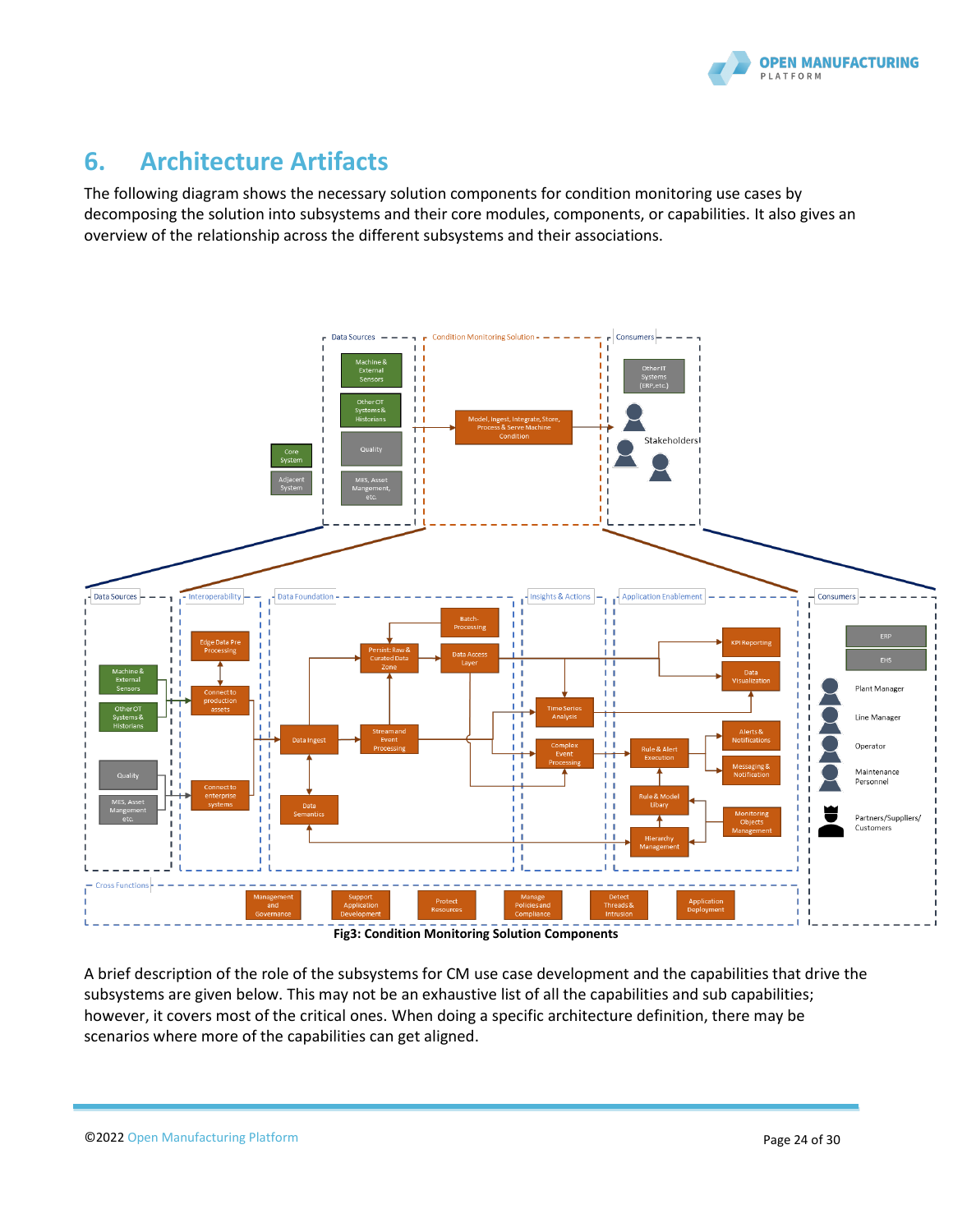

### **Subsystem Data Sources**



Data sources cover the endpoint from where the data needs to be integrated for condition monitoring. These sources are divided between "Core Systems" and "Adjacent Systems". Core systems are critical for the solution to function. Examples of core systems are the actual machines on the shop floor, sensors that are either part of such machines or are retrofitted, or systems like historians where the relevant data may already be made available in some of the scenarios.

Adjacent systems are systems that are not mandatory but may be required for any specific data added to the use case or when the condition monitoring use case is extended further, as outlined in section "General Information". For example, if there is a specific need to pull the asset hierarchy or asset maintenance details as well, then the Asset Management system can also be integrated.

# **Condition Monitoring Core Solution**

Ingesting, processing, and visualizing the data from different source systems is the heart of the condition monitoring solution. Many of the required solution capabilities may already exist or can be reused for other scenarios as well. The main solution blocks are described below:

### INTEROPERABILITY



Interoperability is a technical enabler to interact with other subsystems. In the scenario described throughout this document, this capability is used to connect and ingest data from either databases or software solutions, but it may also enable  $3<sup>rd</sup>$  party software integration if it becomes necessary.

While the solution **connects to production assets** and the sensors which are deployed on the assets, several decisions might be considered. Master data, in comparison to telemetry data, requires different approaches and methods. It also needs to be considered if "all" available data or just scenario-specific data gets connected. It might be a good approach to collect training data early and ingest as much data as possible to support future scenarios. However, it also comes with cost. Therefore, the architectural constraint for cost optimization needs to be considered. From an architectural point of view, the solution needs to support industrial protocols (Modbus, ProfiNet, MQTT, OPC-UA, etc.) and ingest configurations (interval, single/group tag streaming, batch, data selection, etc.). Inbound data transport is sufficient for condition monitoring, but to be future-ready, in- and outbound data connections should

be supported.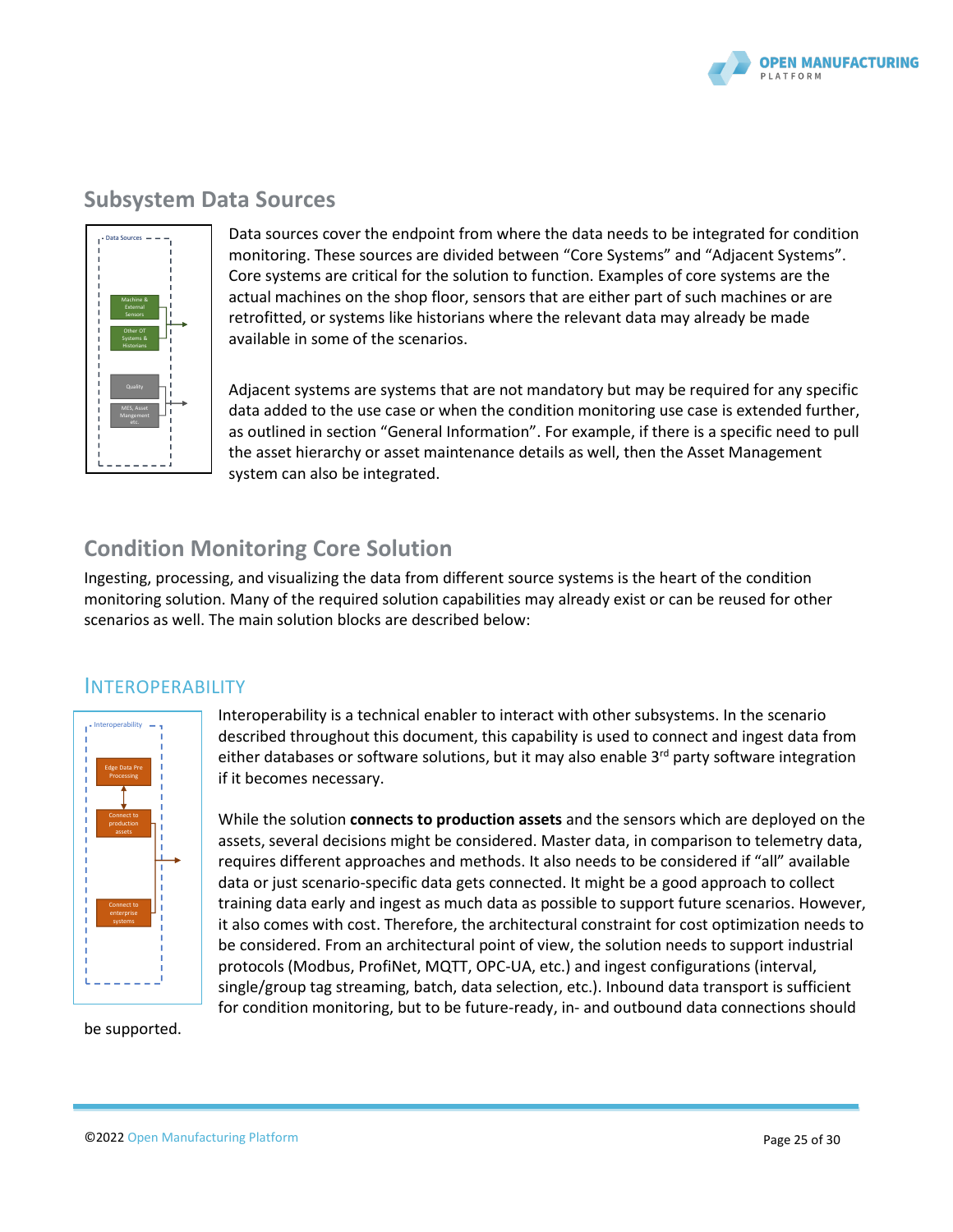

Depending upon the source of data collection, e.g., OT sources (like PLC, Historians), external sensors, there is a need to do some **edge-data preprocessing** before the data could be used for any further processing. Some of the requirements are filtering out some data to optimize the quality and size, aggregating high-frequency data, compressing data, contextualizing the data, normalizing the data, or adding some additional intelligence to the data. In certain scenarios, running a local rule engine may also be needed to generate quicker alerts or any other insights for local intelligence. These scenarios need this capability to be enabled, and this usually runs near the source systems, which can be at individual equipment or production line level or at a plant level.

In certain scenarios, the machine condition data needs to be **connected to enterprise systems** with some of the additional data which resides in the IT systems to drive more intelligence. Some examples are associating the equipment with a defined asset (available in an asset management system) and associating the health of the equipment with the past service record. Such scenarios need this capability to connect to some systems like MES, EAM, and QMS. The connectivity to these systems is usually over well-defined interfaces like REST, OData, or OPC-UA.

# DATA FOUNDATION

Data management provides all necessary capabilities to ingest, transform, store, and provide access to the data. From a technical point of view, the data management architecture can be built based on reference architectures. However, the design should consider big data strategies and the new concepts of data meshorientated architectures to overcome data silos.



Depending upon if the data from external systems being received is coming in real/near-real-time or in batch, the **data ingest** capability needs to provide the ability to handle both streaming and batch data. It may include either standard pre-built connectors for known 3<sup>rd</sup> party systems or bespoke developed connectors to ingest the required data. **Data semantics** is an important sub-capability that is responsible for giving context to the data coming from various sources and meta data. The basis for doing so is a standard data model that enables that data from different sources can be understood. The different data sources may be in different dimensions (e.g., time dimension and transactions). This capability is also covered separately in detail in the OMP "Semantic Data Structuring" working group.

To **persist,** data requires segregation and storage depending on the speed, size, and context. This capability ensures the availability of data for any further reporting and analysis. Regardless of possible

transformations to create curated data, data should always be kept in its raw format. For condition monitoring use cases, it should support the following types of storage mechanisms:

- Time Series: for storing all the time-series data coming from sensors, equipment, and other OT systems
- Unstructured: for storing all the log, configuration, image, text, and sound files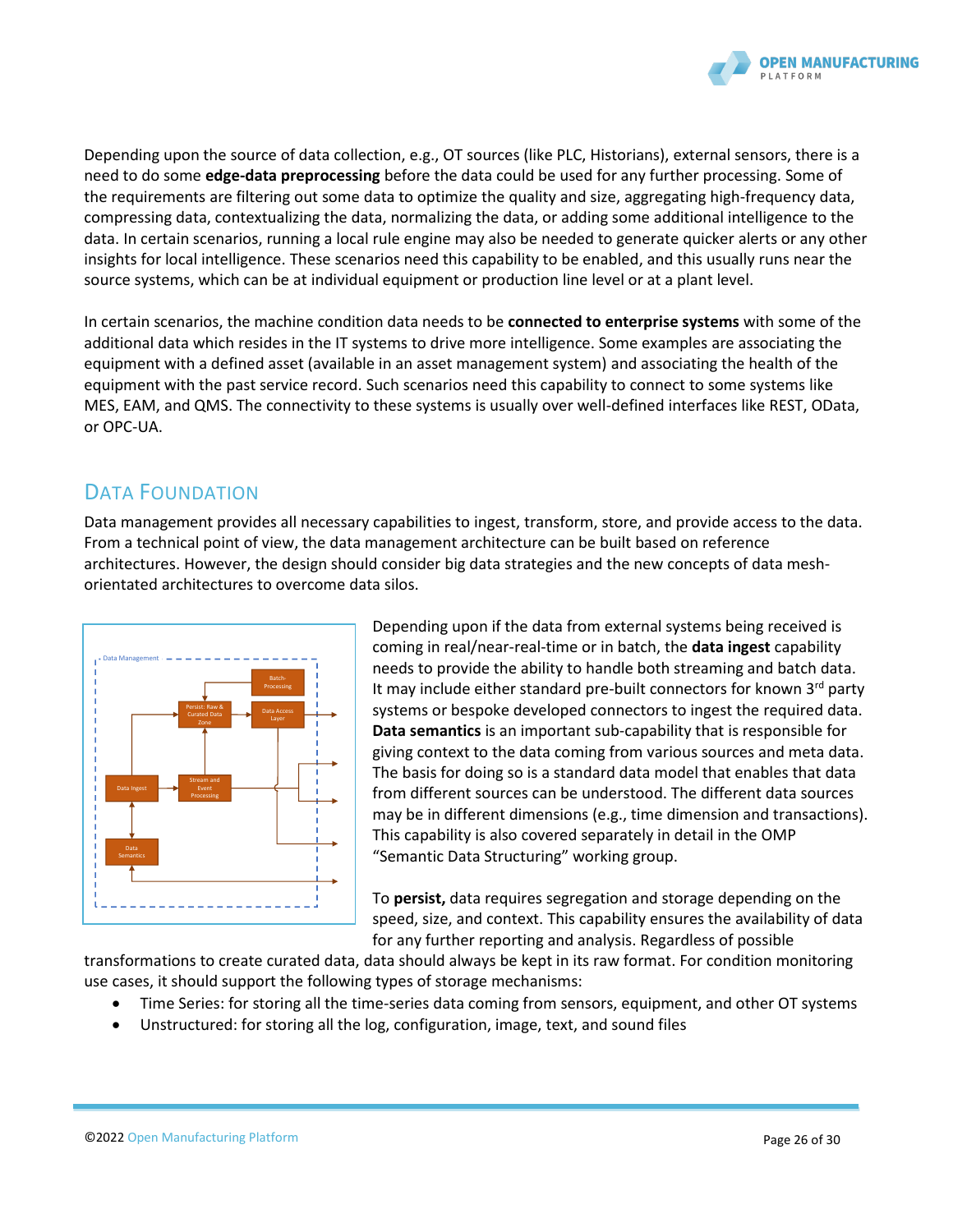

• Structured: for storing all the generated data from insights required for reporting and storing any configuration and meta data

**Batch processing** capability is usually invoked by batch reporting, historical trend analysis, root cause analysis, FMEA analysis, batch analytics, and model training kinds of requirements. It allows for processing large historical data sets and making the insights available back to the persist layer for enabling its usage towards other capabilities like reporting.

The opposite is **stream event processing**. It allows for real/near-real-time data in motion to be ingested. This can also allow for some intermediate processing like aggregation, filtering, etc., of data. This capability relies on messaging capabilities from integration services and should be able to handle data coming at high speed. Finally, the **data access** layer makes the data available to various subsystems via a well-defined and governed interface. This layer also interacts with data semantics capability to ensure that the data being made available contains the relevant context information for the calling subsystem. This also ensures that the calling subsystem has relevant authorization to access the data.

# ANALYTICS & DATA USABILITY

The analytics and data usability pillar enables us to gain insights and make the data collected by the platform



actionable. In the scenario of condition monitoring, the complexity of this pillar might be low, but in order to prepare for future scenarios, like predictive maintenance, the importance of this capability should not be underestimated.

For any use case scenario in digital manufacturing, analyzing data within the context of time is important. **Time series analysis** provides this capability. Additionally, this also needs to be sometimes aligned to transactional data captured in other systems. For example, to identify in which shift the fault occurred, or if it has been a consistent fault in spite of the previous preventive maintenance activities. This gets used in the complex event processing to analyze the data.

The capability for **complex event processing** is typically required to enable an eventdriven scenario where action needs to be taken on a real/near-real-time basis when the data is being streamed in via the data ingest capability. The event could, for example, be threshold breaches of a single or group of parameters, a sliding window aggregation insight indicating the presence of a condition for some time that needs action, or an event that is generated based on conditions derived from looking at data

from various systems, etc.

### APPLICATION ENABLEMENT

Within the application enablement cluster, all functional capabilities necessary to implement applications required for a condition monitoring scenario are grouped. Very often, different teams implement the core platform solution artifacts to integrate and manage data, and other teams implement the scenario-specific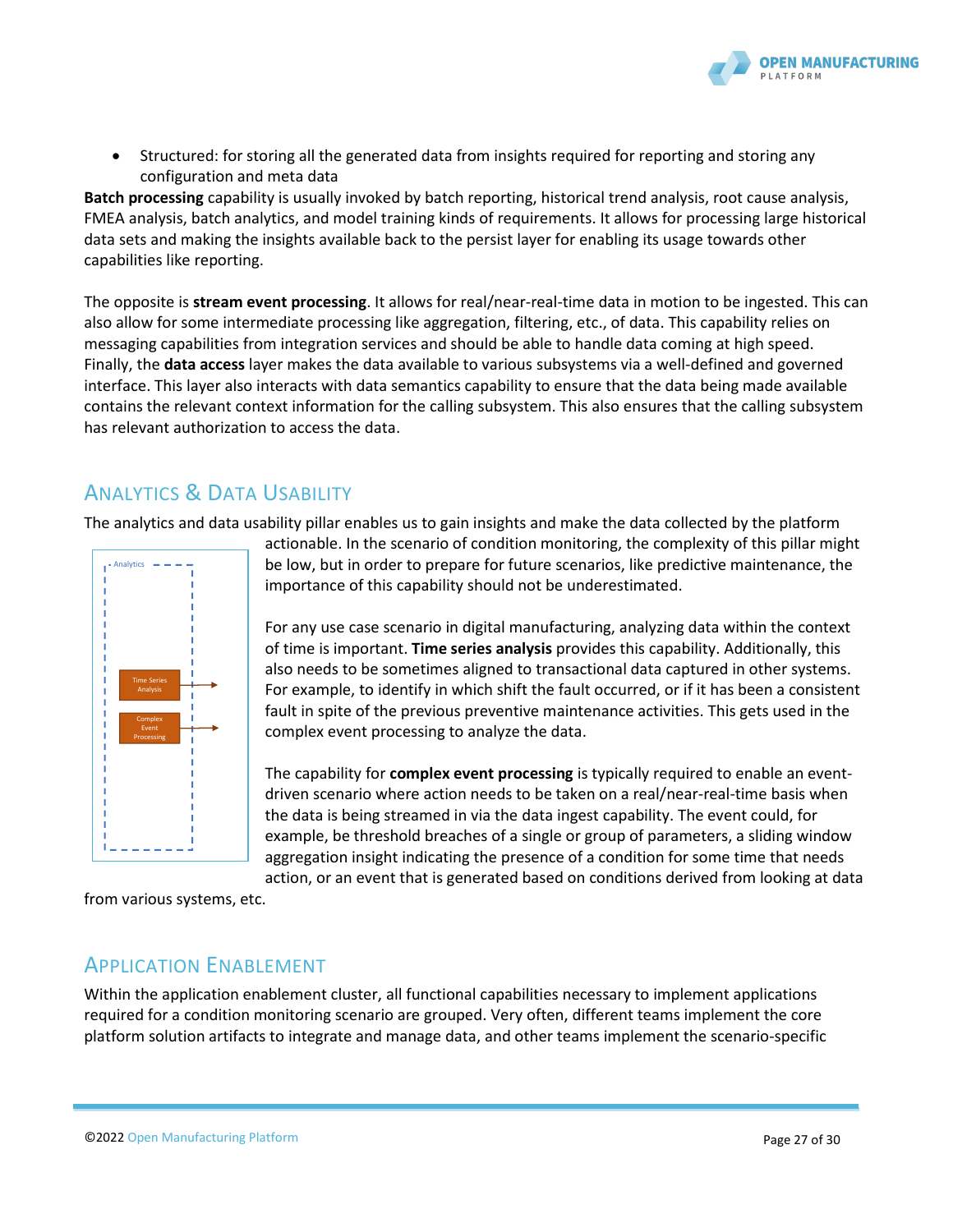

applications together with process engineers or other production-related roles. These applications require human interaction or present the data for human inference. They can enable various interaction technologies, from traditional PC, Industrial HMIs, Tablets, Mobile Phones, VR headsets, and AR. Web-based front-end applications should also cater to special requirements regarding usability, authentication, and authorization. These front-end applications can cater to various scenarios.



For regular monitoring, **data visualization** and **reporting** are one of the base sets of capability elements that should be present. These are standard web interfaces that provide meaningful data insights that may be the result of some algorithm (like FMEA analysis, root cause analysis) or could be trend analysis of one parameter or between parameters or could be visibility into a key defined KPI to name the few.

Based on the complex event processing capability, the **rule & alert execution** function combines the data stream with rule configuration or an algorithm's output, defined in a **rule & model library**, to send **notifications** to humans or **messages** to integrated consumer systems. With this, call-to-action scenarios can be implemented to help alert the users (e.g., operators, shift supervisors, plant managers, etc.) on conditions that have been triggered. For this scenario, the **rule & model library** acts as a repository of all the defined rules which need to be applied to the data. Such rules would be, for example, converting the serial number coming from data into a name, the definition of thresholds against a parameter (Hi, Lo, Hi-Hi, Low-Low), the definition of an action against a condition, etc.

To support operations, a **monitoring object management** capability should be considered. This solution artifact supports configuring monitoring rules based on the tag structure provided by the machine builder. Very often, especially in complex production lines, operators want to virtually modify for specific monitoring aspects the grouping of tags.

Lastly, administration dashboards are required to perform configurations like user onboarding & configuration, application-level configuration, plant hierarchy configuration, plant onboarding to name a few.

# **Cross Functions**

Specific capabilities are the foundation of a manufacturing platform and need to be applied for layers across any manufacturing scenario. This document describes only the the core aspects. However, whilst designing a digital manufacturing platform, additional considerations include, how many environments are required (dev,



integration, test, staging, prod), how deployment scenarios are applied across the platform, the processes to have reasonable test data available, and how technology updates will be applied to the digital platform to name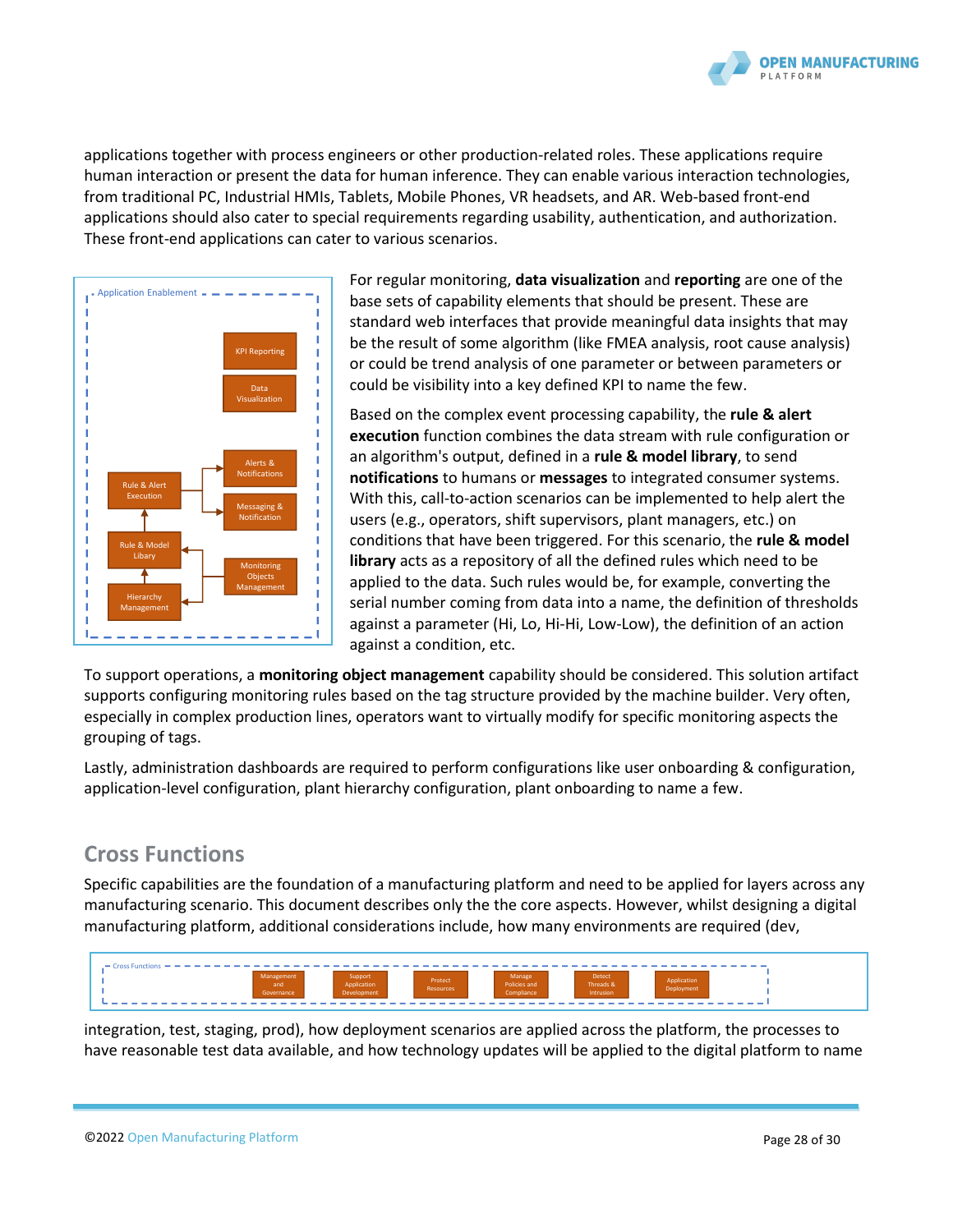

a few. For the condition monitoring core system, some solution management and security capabilities are the bare minimum.

This starts with the **management and governance** capability. It ensures the efficient and stable functioning of the CM solution and covers aspects like managing updates to deployment without downtime, managing configuration, and monitoring the overall system. Monitoring the entire landscape once the CM solution starts to get scaled up and rolled out across plants is also one of the important capabilities.

As for any solution, security, without a doubt, should be one of the capabilities looked at from the beginning to ensure that the critical systems being monitored are not impacted by any security breach, as these systems are core to the business. Almost all aspects covered under security, covered under **protect resources,** and **detect threads & intrusion** should be taken into consideration when designing and deploying such a solution.

Tools used for developing solution components like dashboards, algorithms, etc., need to be natively supported for application development. These could be traditional development environments for experts, as well as low/no-code environments. The latter will become more important over time to support process engineers and any other role needing to utilize the manufacturing data to optimize and make work more efficient.

Finally, processes and tools around **application development** need to be in scope for a condition monitoring solution. When the solution is deployed across the manufacturing landscape, any changes to the solution could create consistency issues with data and its usage if not planned properly. When a manufacturing customer foresees that the solution will undergo frequent changes, then investigating this capability is important. This capability is also important in the initial development cycles when the solution is being built and proven in some sample sites for enhancements and improvisations.

### **Subsystem Consumers**

All the consumer elements which are interested in the data captured by the CM solution can be individual user personas within the manufacturer, suppliers, customers, or external systems.

# **7. Final Remarks**

Condition Monitoring serves as the fundamental use case when it comes to the single point of truth for real time monitoring and therefore several use cases based on this, such as preventive, predictive, and prescriptive maintenance. It is therefore very important to implement this basic use case in such a way that it provides a good basis for all scenario implementations based on it.